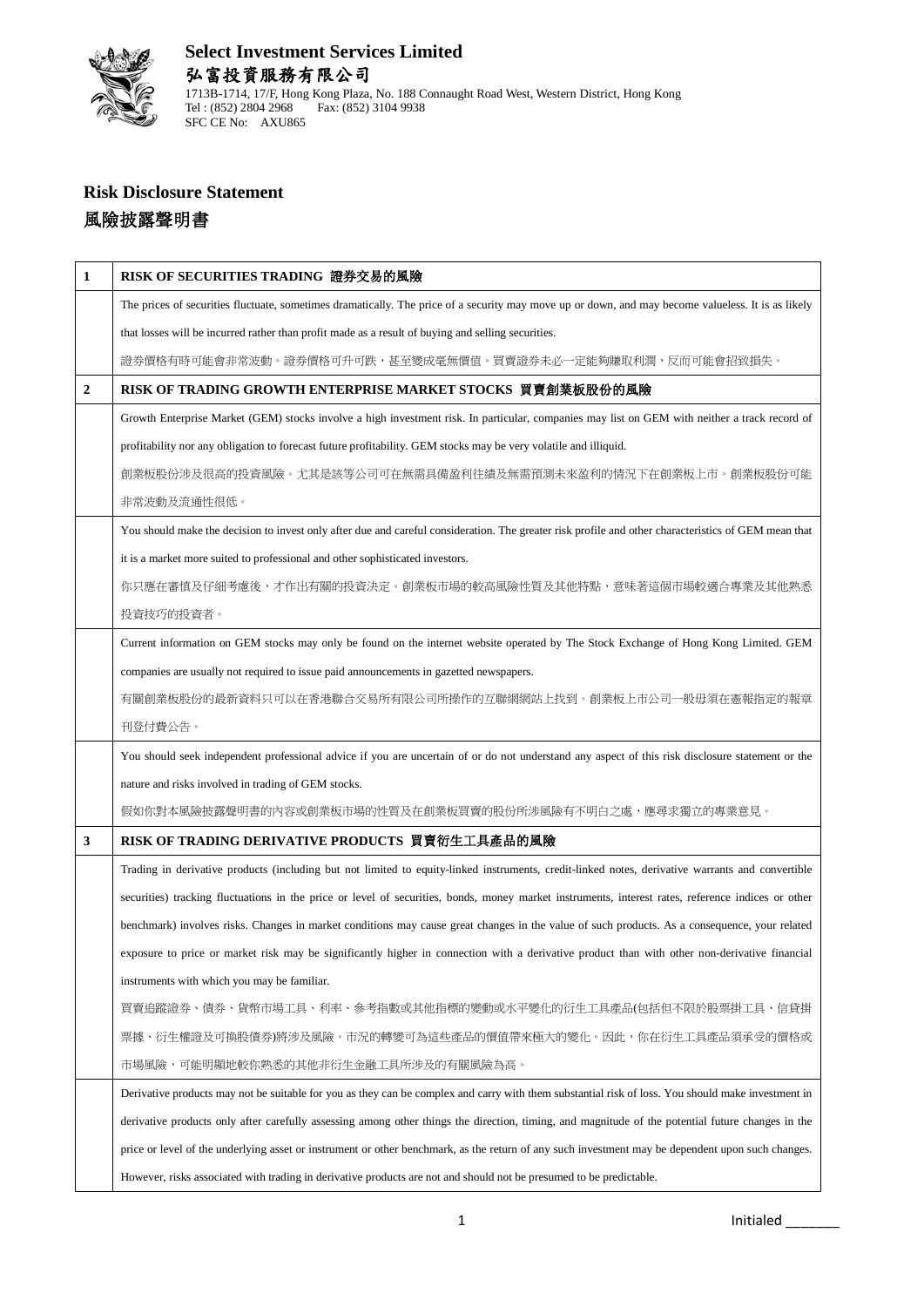

|     | 衍生工具產品可會是複雜的,它們並且可帶來極大的虧損風險,所以此類產品可能並不適合你。你應當祇在小心評估相關資產、工具或                                                                                               |
|-----|-----------------------------------------------------------------------------------------------------------------------------------------------------------|
|     | 其他有關指標的價格或水平的潛在將來變化的方向、時間及大小幅度及其他有關因素之後,才考慮投資衍生工具產品,因為任何這種投                                                                                               |
|     | 資的回報可受此等變化的影響。但是,買賣衍生工具產品所涉及的風險並不是及不應被假設是可預期的。                                                                                                            |
|     | Investing in certain types of derivative products may result in your having to take or make delivery of certain underlying asset or instrument at a       |
|     | predetermined price. In such circumstances, you will need to perform such obligation however far the market price or level of the underlying asset        |
|     | or instrument has moved away from the pre-determined price or level and the resulting losses to you can be substantial.                                   |
|     | 投資某種類衍生工具產品的可能結果是你須要以某預定的價格購人或交付某些相關的資產或工具。在這種情況下,無論相關資產或工具                                                                                               |
|     | 的市場價格或水平偏離預定的價格或水平多麼遠,你將須履行有關的責任,並且你結果將須                                                                                                                  |
|     | 承受的虧損可能會很大。                                                                                                                                               |
| 4   | RISKS INVOLVED IN TRADING CALLABLE BULL/BEAR CONTRACTS ("CBBC") 買賣牛熊證涉及的風險                                                                                |
| 4.1 | Mandatory call 強制收回                                                                                                                                       |
|     | CBBC are not suitable for all types of investors and investors should consider their risk appetite prior to trading. In any case, one should not trade in |
|     | CBBC unless he/she understands the nature of the product and is prepared to lose the total amount invested since a CBBC will be called by the             |
|     | issuer when the price of the underlying asset hits the Call Price and trading in that CBBC will expire early. Payoff for Category N CBBC will be          |
|     | zero when they expire early. When Category R CBBC expire early the holder may receive a small amount of Residual Value payment, but there                 |
|     | may be no Residual Value payment in adverse situations. Brokers may charge their clients a service fee for the collection of the Residual Value           |
|     | payment from the respective issuers.                                                                                                                      |
|     | 牛熊證並不適合所有投資者,投資者在買賣牛熊證前應先考慮本身能承受多少風險。在任何情況下,除非投資者清楚明白牛熊證的性質,                                                                                              |
|     | 並已準備好隨時會損失所有的投資金額,否則投資者不應買賣牛熊證,因為萬一牛熊證的相關資產價格觸及收回價,牛熊證會即時由發                                                                                               |
|     | 行商收回,買賣亦會終止。N 類牛熊證將不會有任何剩餘價值。若是R 類牛熊證,持有人或可收回少量剩餘價值,但在最壞的情況下亦                                                                                             |
|     | 可能沒有剩餘價值。經紀代其客戶從發行商收回剩餘價值款項時或會收取服務費。                                                                                                                      |
|     | In general, the larger the buffer between the Call Price and the Spot Price of the underlying asset, the lower the probability of the CBBC being          |
|     | called since the underlying asset of that CBBC would have to experience a larger movement in the price before the CBBC will be called. However            |
|     | at the same time, the larger the buffer, the lower the leverage effect will be.                                                                           |
|     | ·般來說,收回價與相關資產現價的相差越大,牛熊證被收回的機會越低,因為相關資產的價格需要較大的變動才會觸及收回價。但同                                                                                               |
|     | 一時間,收回價與現價的相差越大,槓桿作用便越小。                                                                                                                                  |
|     | Once the CBBC is called, even though the underlying asset may bounce back in the right direction, the CBBC which has been called will not be              |
|     | revived and investors will not be able to profit from the bounce-back.                                                                                    |
|     | 當牛熊證被收回後,即使相關資產價格反彈,該隻牛熊證亦不會再次復牌在市場上買賣,因此投資者不會因價格反彈而獲利。                                                                                                   |
|     | Besides, the Mandatory Call Event (MCE) of a CBBC with overseas assets as underlying may be triggered outside the Exchange's trading hours.               |
|     | 若屬海外資產發行的牛熊證,強制收回事件可能會於香港交易所交易時段以外的時間發生。                                                                                                                  |
| 4.2 | Gearing effects 槓桿作用                                                                                                                                      |
|     | Since a CBBC is a leveraged product, the percentage change in the price of a CBBC is greater compared with that of the underlying asset. Investors        |
|     | may suffer higher losses in percentage terms if they expect the price of the underlying asset to move one way but it moves in the opposite direction.     |
|     | 由於牛熊證是槓桿產品,牛熊證價格在比例上的變幅會較相關資產為高。若相關資產價格的走向與投資者原先預期的相反,投資者可能                                                                                               |
|     | 要承受比例上更大的損失。                                                                                                                                              |
| 4.3 | Limited life 限定的有效期                                                                                                                                       |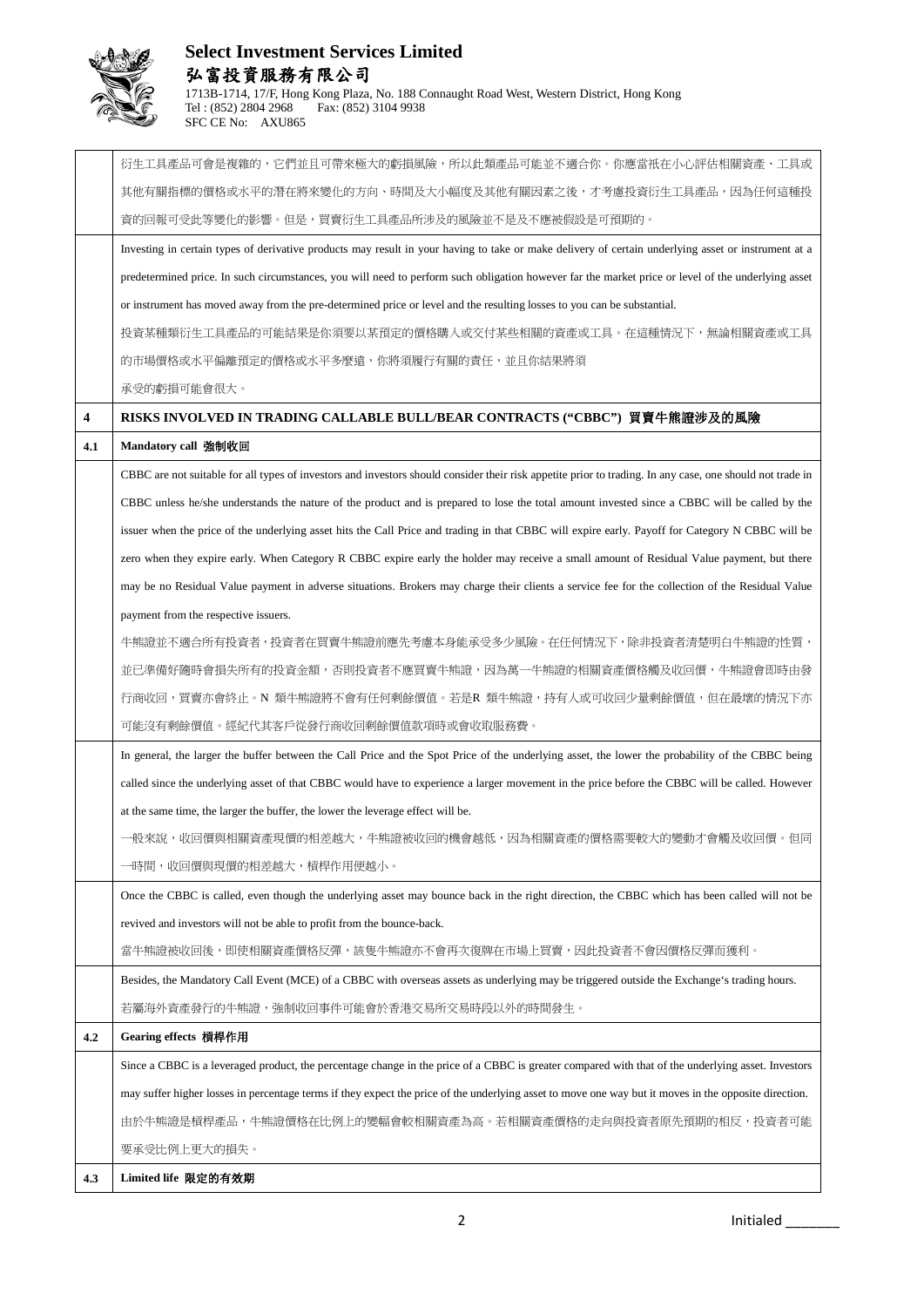

|     | A CBBC has a limited life, as denoted by the fixed expiry date, with a lifespan of 3 months to 5 years. The life of a CBBC may be shorter if called    |
|-----|--------------------------------------------------------------------------------------------------------------------------------------------------------|
|     | before the fixed expiry date. The price of a CBBC fluctuates with the changes in the price of the underlying asset from time to time and may           |
|     | become worthless after expiry and in certain cases, even before the normal expiry if the CBBC has been called early.                                   |
|     | 一固定有效期,並於指定日期到期。有效期可以是3 個月至5 年不等。若在到期前遭提早收回牛熊證的有效期將變得更短。期<br>牛熊證有                                                                                      |
|     | 間牛熊證的價值會隨着相關資產價格的變動而波動,於到期後或遭提早收回後更可能會變得沒有價值。                                                                                                          |
| 4.4 | Movement with underlying asset 相關資產的走勢                                                                                                                 |
|     | Although the price of a CBBC tends to follow closely the price of its underlying asset, but in some situations it may not (i.e. delta may not always   |
|     | be close to one). Prices of CBBC are affected by a number of factors, including its own demand and supply, funding costs and time to expiry.           |
|     | Moreover, the delta for a particular CBBC may not always be close to one, in particular when the price of the underlying asset is close to the Call    |
|     | Price.                                                                                                                                                 |
|     | 牛熊證的價格變動雖然趨向緊貼相關資產的價格變動,但在某些情況下未必與相關資產價格的變動同步(即對沖值不一定等於一)。牛                                                                                            |
|     | 熊證的價格受多個因素所影響,包括其本身的供求、財務費用及距離到期的時限。此外,個別牛熊證的對沖值亦不會經常接近一,特別                                                                                            |
|     | 是當相關資產的價格接近收回價時。                                                                                                                                       |
| 4.5 | Liquidity 流通量                                                                                                                                          |
|     | Although CBBC have liquidity providers, there is no guarantee that investors will be able to buy/sell CBBC at their target prices any time they        |
|     | wish.                                                                                                                                                  |
|     | 雖然牛熊證設有流通量提供者,但不能保證投資者可以隨時以其目標價買入/沽出牛熊證。                                                                                                               |
| 4.6 | Funding costs 財務費用                                                                                                                                     |
|     | The issue price of a CBBC includes funding costs and issuers will specify the formula for calculating the funding costs of their CBBC at launch in     |
|     |                                                                                                                                                        |
|     | the listing documents. Since the funding costs for each CBBC issue may be different as it includes the issuer's financing /stock borrowing costs       |
|     | after adjustment for expected ordinary dividend of the stock (if the underlying is a Hong Kong stock since the CBBC will not be adjusted for           |
|     | ordinary dividend) plus the issuer's profit margin, investors are advised to compare the funding costs of different issuers for CBBC with similar      |
|     | underlying assets and terms. The funding costs will gradually be reduced over time along with the CBBC in the secondary market as the CBBC             |
|     | moves towards expiry.                                                                                                                                  |
|     | 牛熊證在發行時已把整個年期的財務費用計算在發行價內。由於發行每隻牛熊證的財務費用會有差別,包括調整可預期股息(若牛熊證的                                                                                           |
|     | 正股是杳港證券)及發行人利盈保誰後的發行商融資/證券借貸成本, 所以建議投資者與不同牛熊證發行商的財務費用作比較。當牛熊證                                                                                          |
|     | 越接近其到期日, 其財務費用會逐漸被調減。                                                                                                                                  |
|     | In general, the longer the duration of the CBBC, the higher the total funding costs will be since it is similar to investors borrowing for a longer    |
|     | tenure to trade in the underlying asset. When a CBBC is called, the CBBC holders (investors) will lose the funding cost for the full period since the  |
|     | funding cost is built into the CBBC price upfront at launch even though with the MCE, the actual period of funding for the CBBC turns out to be        |
|     | shorter.                                                                                                                                               |
|     | 一般而言,當牛熊證的有效期越長,其總財務費用會越高,就如投資者為了較長的正股買賣期而借貸。雖然當牛熊證被收回時,其年期                                                                                            |
|     | 會縮短,持有人仍會損失整筆財務費用。                                                                                                                                     |
|     | In any case, investors should note that the funding costs of a CBBC after launch may vary during its life and the Liquidity Provider is not obliged to |
|     | provide a quote for the CBBC based on the theoretical calculation of the funding costs for that CBBC at launch.                                        |
|     | 投資者需注意牛熊證推出後,其財務費用或會轉變,流通量提供者在牛熊證推出時未必會根據財務費用的理論值價格開價。                                                                                                 |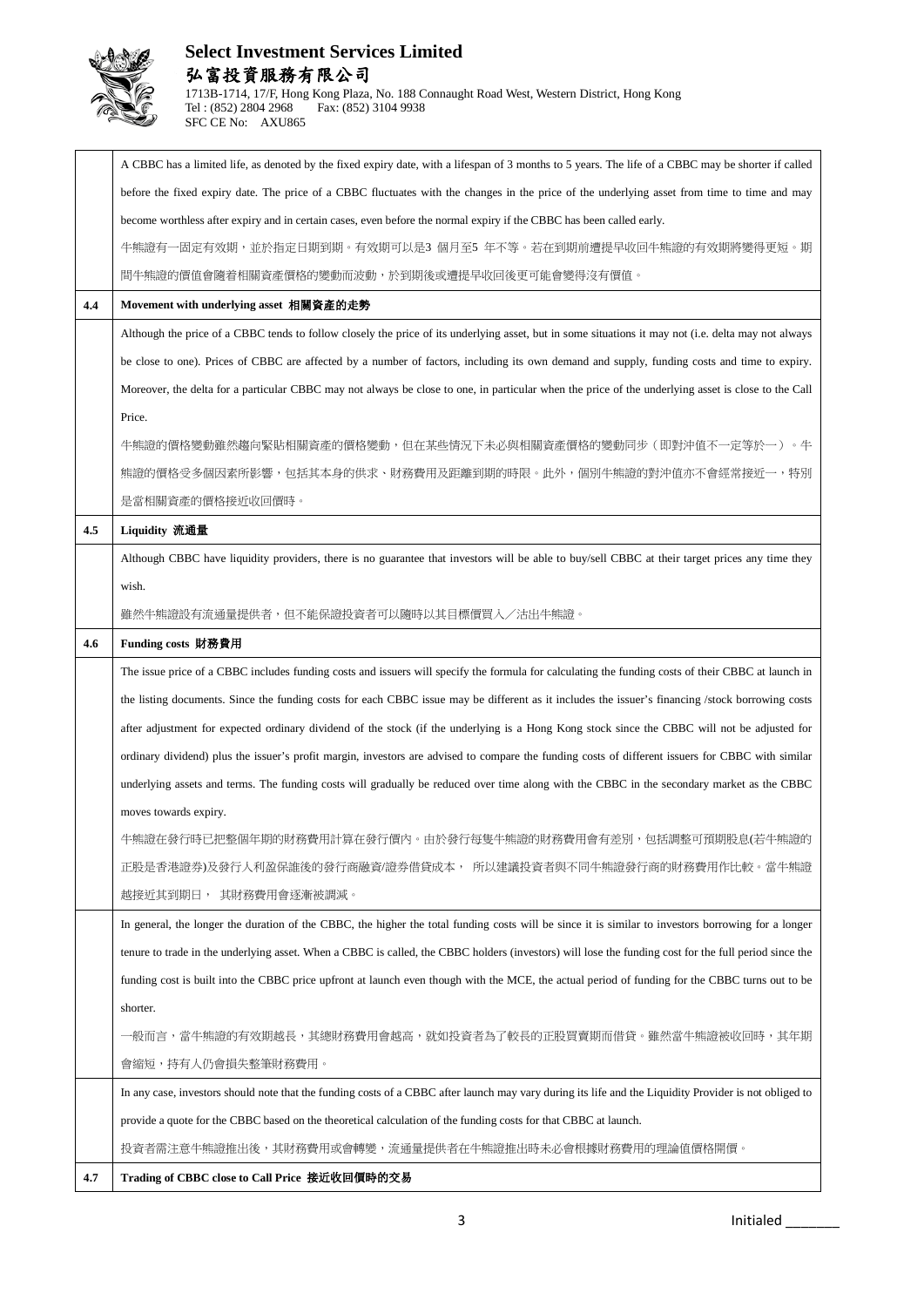

|     | When the underlying asset is trading close to the Call Price, the price of a CBBC may be more volatile with wider spreads and uncertain liquidity.    |
|-----|-------------------------------------------------------------------------------------------------------------------------------------------------------|
|     | CBBC may be called at any time and trading will terminate as a result.                                                                                |
|     | 相關資產價格接近收回價時,牛熊證的價格可能會變得更加波動,買賣差價可能會較闊,流通量亦可能較低。牛熊證隨時會被收回而交                                                                                           |
|     | 易終止。                                                                                                                                                  |
|     | However, the trade inputted by the investor may still be executed and confirmed by the investors after the MCE since there may be some time lapse     |
|     | between the MCE time and suspension of the CBBC trading. Any trades executed after the MCE (i.e. Post MCE Trades) will not be recognized and          |
|     | will be cancelled. Therefore, investors should be aware of the risk and ought to apply special caution when the CBBC is trading close to the Call     |
|     | Price.                                                                                                                                                |
|     | 由於強制收回事件發生的時間與停止牛熊證買賣之間可能會有一些時差。有一些交易在強制收回事件發生後才達成及被交易所參與者確                                                                                           |
|     | 認,但任何在強制收回事件後始執行的交易將不被承認並會被取消。因此投資者買賣接近收回價的牛熊證時需額外小心。                                                                                                 |
|     | Issuers will announce the exact call time within 1 hour after the trigger of MCE, and HKEx will also send the list of Post MCE Trades to the          |
|     | relevant Exchange Participants (brokers) who in turn will inform their clients accordingly. For avoidance of doubt on whether their trades have been  |
|     | cancelled (i.e. whether they are Post MCE Trades), the investors may check with their brokers.                                                        |
|     | 發行商會於強制收回事件發生後60 分鐘內通知市場確實的收回時間,交易所亦會把於強制收回事件發生後才達成的交易資料發布給有關                                                                                         |
|     | 的交易所参與者,讓他們通知其客戶。若投資者不清楚交易是否在強制收回事件後才達成或有否被取消,應查詢經紀。                                                                                                  |
| 4.8 | CBBC with overseas underlying assets 海外資產發行的牛熊證                                                                                                       |
|     | Investors trading CBBC with overseas underlying assets are exposed to an exchange rate risk as the price and cash settlement amount of the CBBC       |
|     | are converted from a foreign currency into Hong Kong dollars. Exchange rates between currencies are determined by forces of supply and demand         |
|     | in the foreign exchange markets which are affected by various factors.                                                                                |
|     | 以海外資產發行的牛熊證,其價格及結算價均由外幣兌換港元計算,投資者買賣這類牛熊證需承擔有關的外匯風險。外匯價格由市場供                                                                                           |
|     | 求釐定,其中牽 涉的因素頗多。                                                                                                                                       |
|     | Besides, CBBC issued on overseas underlying assets may be called outside the Exchange's trading hours. In such case, the CBBC will be                 |
|     | terminated from trading on the Exchange in the next trading session or soon after the issuer has notified the Exchange about the occurrence of the    |
|     | MCE. There will be no automatic suspension of the CBBC by AMS/3. For Category R CBBC, valuation of the residual value will be determined on           |
|     | the valuation day according to the terms in the listing documents                                                                                     |
|     | 若屬海外資產發行的牛熊證,強制收回事件可能會於香港交易所交易時段以外的時間發生。 有關的牛熊證會於下一個交易時段或發行商                                                                                          |
|     | 通知交易所強制收回事件發生後盡快停止在交易所買賣。強制收回事件發生後, AMS/3 不設自動停止機制。若屬R 類牛熊證, 剩餘價值                                                                                     |
|     | 會根據上市文件於訂價日釐定。                                                                                                                                        |
| 5   | RISKS INVOLVED IN TRADING DERIVATIVE WARRANTS 投資衍生權證("窩輪")涉及的風險                                                                                       |
|     | Derivative warrant trading involves high risks and is not suitable for every investor. Investors should understand and consider the following risks   |
|     | before trading in derivate warrants.                                                                                                                  |
|     | 買賣衍生權證("窩輪")涉及高風險,並非人皆適合。投資者買賣衍生權證("窩輪")前必須清楚明白及考慮以下的風險:                                                                                              |
| 5.1 | Issuer Risk 發行商風險                                                                                                                                     |
|     | Derivative warrant holders are unsecured creditors of an issuer and have no preferential claim to any assets an issuer may hold. Therefore, investors |
|     | are exposed to credit risk in respect of the issuer.                                                                                                  |
|     | 衍生權證("窩輪")的持有人等同衍生權證("窩輪")發行商的無擔保債權人,對發行商的資產並無任何優先索償權;因此,衍生權證("窩輪")                                                                                   |
|     | 的投資者須承擔發行商的信貸風險。                                                                                                                                      |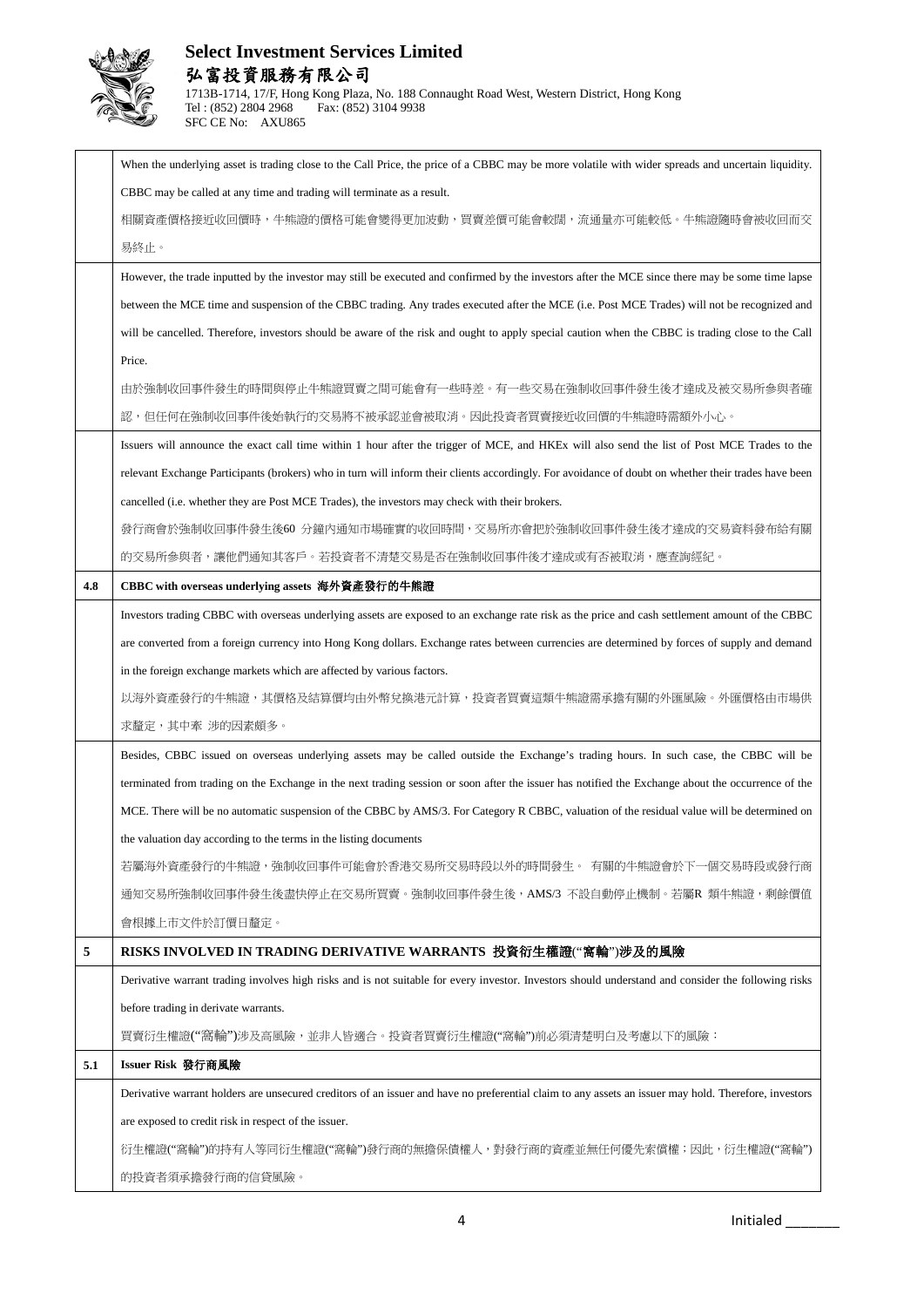

| 5.2 | Gearing Risk 槓桿風險                                                                                                                                          |
|-----|------------------------------------------------------------------------------------------------------------------------------------------------------------|
|     | Although derivative warrants may cost a fraction of the price of the underlying assets, a derivative warrant may change in value more or less rapidly      |
|     | than the underlying asset. In the worst case the value of the derivative warrants falls to zero and holders lose their entire purchase price.              |
|     | 儘管衍生權證("窩輪")價格遠低於相關資產價格,但衍生權證("窩輪")價格升趺的幅度亦遠較正股為大。在最差的情況下,衍生權證("窩輪")                                                                                       |
|     | 價格可趺至零,投資者會損失最初投入的全部資金。                                                                                                                                    |
| 5.3 | Limited Life 具有效期                                                                                                                                          |
|     | Unlike stocks, derivative warrants have an expiry date and therefore a limited life. Unless the derivative warrants are in-the-money, they become          |
|     | worthless at expiration.                                                                                                                                   |
|     | 與股票不同,衍生權證("窩輪")有到期日,並非長期有效。衍生權證("窩輪")到期時如非價內權證,則完全沒有價值。                                                                                                   |
| 5.4 | Time Decay 時間遞耗                                                                                                                                            |
|     | One should be aware that other factors being equal the value of derivative warrants will decrease over time. Therefore, derivative warrants should         |
|     | never be viewed as products that are bought and held as long term investments.                                                                             |
|     | 若其他因素不變,衍生權證("窩輪")價格會隨時間而遞減,投資者絕對不宜視衍生權證("窩輪")為長線投資工具。                                                                                                     |
| 5.5 | Volatility 波幅                                                                                                                                              |
|     | Other factors being equal an increase in the volatility of the underlying asset should lead to a higher warrant price and a decrease in volatility lead to |
|     | a lower derivative warrant price.                                                                                                                          |
|     | 若其他因素不變,相關資產的波幅增加會令衍生權證("窩輪")價值上升;相反,波幅減少會令衍生權證("窩輪")價值下降。                                                                                                 |
| 5.6 | Market Forces 市場力量                                                                                                                                         |
|     | In addition to the basic factors that determine the theoretical price of a derivative warrant, derivative warrant prices are also affected by all other    |
|     | prevailing market forces including the demand for and supply of the derivative warrants. Supply and demand forces may be greatest when a                   |
|     | derivative warrant issue is almost sold out and when issuers make further issues of an existing derivative warrant issue.                                  |
|     | 除了決定衍生權證("窩輪")理論價格的基本因素外,所有其他市場因素(包括權證本身在市場上的供求)也會影響衍生權證("窩輪")的價                                                                                           |
|     | 格。就市場供求而言,當衍生權證("窩輪")在市場上快將售罄又或發行商增發衍生權證("窩輪")時,供求的影響尤其大。                                                                                                  |
| 6   | RISK OF TRADING FUTURES AND OPTIONS 期貨及期權買賣的風險                                                                                                             |
|     | The risk of loss in trading futures contracts or options is substantial. In some circumstances, you may sustain losses in excess of your initial margin    |
|     | funds. Placing contingent orders, such as "stop-loss" or "stop-limit" orders, will not necessarily avoid loss. Market conditions may make it               |
|     | impossible to execute such orders. You may be called upon at short notice to deposit additional margin funds. If the required funds are not provided       |
|     | within the prescribed time, your position may be liquidated. You will remain liable for any resulting deficit in your account. You should therefore        |
|     | study and understand futures contracts and options before you trade and carefully consider whether such trading is suitable in the light of your own       |
|     | financial position and investment objectives. If you trade options you should inform yourself of exercise and expiration procedures and your rights        |
|     | and obligations upon exercise or expiry.                                                                                                                   |
|     | 買賣期貨合約或期權的虧蝕風險可以極大。在若干情況下,你所蒙受的虧蝕可能會超過最初存入的保證金數額。即使你設定了備用指示,                                                                                               |
|     | 例如"止蝕"或"限價"等指示,亦未必能夠避免損失。市場情況可能使該等指示無法執行。你可能會在短時間内被要求存入額外的保證金。                                                                                             |
|     | 假如未能在指定的時間内提供所需數額,你的未平倉合約可能會被平倉。然而,你仍然要對你的賬戶内任何因此而出現的短欠數額負責。                                                                                               |
|     | 因此,你在買賣前應研究及理解期貨合約及期權,以及根據本身的財政狀況及投資目標,仔細考慮這種買賣是否適合你。如果你買賣期                                                                                                |
|     | 便應熟悉行使期權及期權到期時的桯序,以及你在行使期權及期權到期時的權利與責任。<br>權,                                                                                                              |
| 6.1 | Effect Of 'Leverage' Or 'Gearing' 「槓桿」效應                                                                                                                   |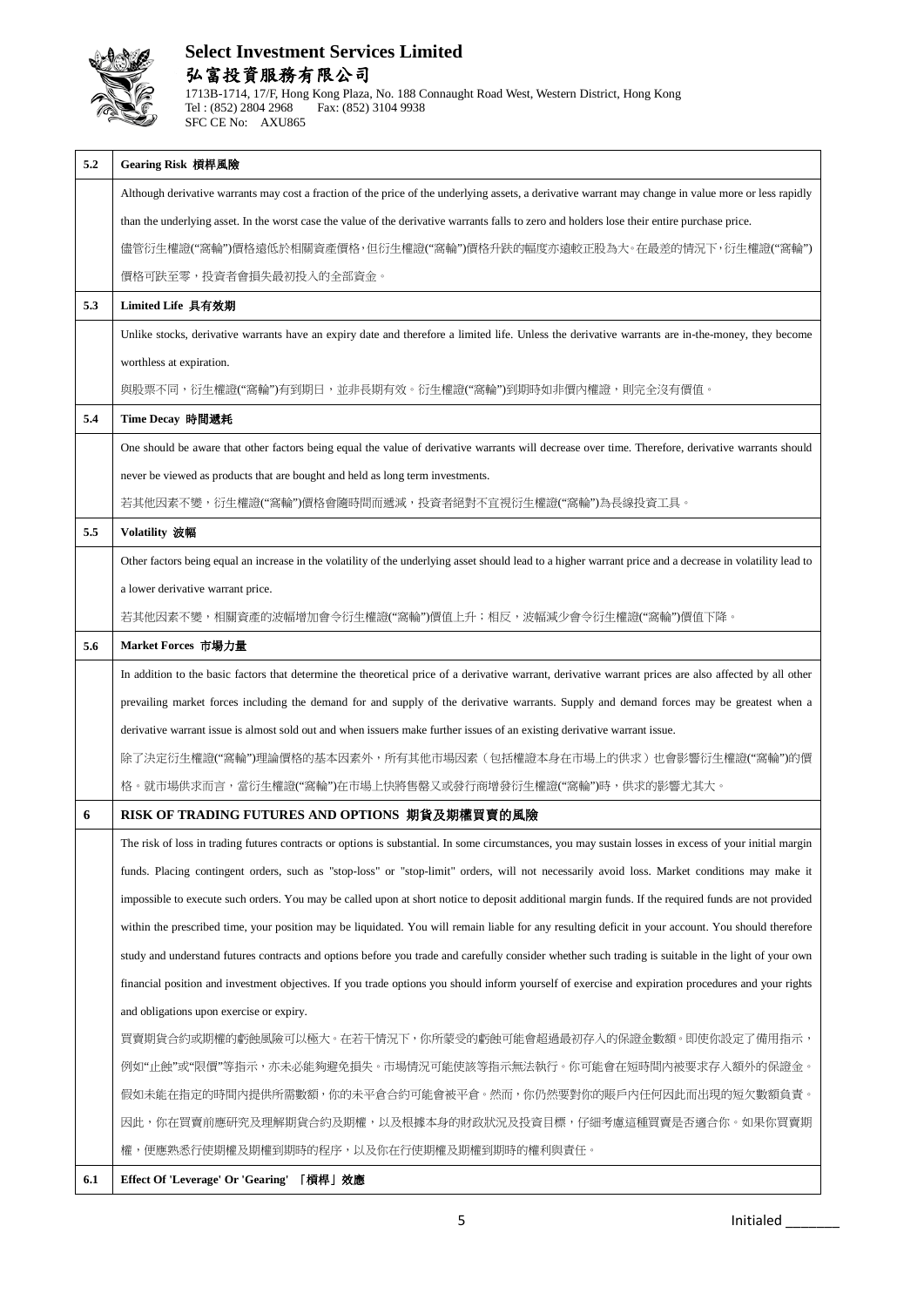

#### **Select Investment Services Limited** 弘富投資服務有限公司 1713B-1714, 17/F, Hong Kong Plaza, No. 188 Connaught Road West, Western District, Hong Kong Fax: (852) 3104 9938

Transactions in futures carry a high degree of risk. The amount of initial margin is small relative to the value of the futures contract so that transactions are `'leveraged' or `geared'. A relatively small market movement will have a proportionately larger impact on the funds you have deposited or will have to deposit: this may work against you as well as for you. You may sustain a total loss of initial margin funds and any additional funds deposited with the firm to maintain your position. If the market moves against your position or margin levels are increased, you may be called upon to pay substantial additional funds on short notice to maintain your position. If you fail to comply with a request for additional funds within the time prescribed, your position may be liquidated at a loss and you will be liable for any resulting deficit. 期貨交易的風險非常高。由於期貨的開倉保證金的金額較期貨合約本身的價值相對為低,因而能在期貨交易中發揮"槓桿"作用。市場輕微 的波動也會對閣下投入或將需要投入的資金造成大比例的影響。所以,對閣下來說,這種槓桿作用可說是利弊參半。因此閣下可能會損 失全部開倉保證金及為維持本身的倉盤而向有關商號存入的額外金額。若果市況不利閣下所持倉盤或保證金水平提高,閣下會遭追收保 證金,須在短時間內存入額外資金以維持本身倉盤。假如閣下未有在指定時間內繳付額外的資金,閣下可能會被迫在虧蝕情況下平倉, 而所有因此出現的短欠數額一概由閣下承擔。 **6.2 Risk-Reducing Orders Or Strategies** 減低風險買賣盤或投資策略 The placing of certain orders (e.g. 'stop-loss' orders, or 'stop-limit' orders) which are intended to limit losses to certain amounts may not be effective because market conditions may make it impossible to execute such orders. Strategies using combinations of positions, such as 'spread' and 'straddle' positions may be as risky as taking simple 'long' or 'short' positions. 即使閣下採用某些旨在預設虧損限額的交易指示(如"止蝕"或"止蝕限價"指示),也可能作用不大,因為市況可以令這些交易指示無法執 行。至於運用不同持倉組合的策略,如"跨期"和"馬鞍式"等組合,所承擔的風險也可能與持有最基本的"長"倉或"空"倉同樣的高 **6.3 Variable Degree Of Risk** 不同風險程度 Transactions in options carry a high degree of risk. Purchasers and sellers of options should familiarise themselves with the type of option (i.e. put or call) which they contemplate trading and the associated risks. You should calculate the extent to which the value of the options must increase for your position to become profitable, taking into account the premium and all transaction costs. 期權交易的風險非常高。投資者不論是購入或出售期權,均應先瞭解其打算買賣的期權類別(即認沽期權或認購期權)以及相關聯公司的風 險。你應計算入期權金及所有交易成本,然後計算出期權價值必須增加多少才能獲利。 The purchaser of options may offset or exercise the options or allow the options to expire. The exercise of an option results either in a cash settlement or in the purchaser acquiring or delivering the underlying interest. If the option is on a futures contract, the purchaser will acquire a futures position with associated liabilities for margin (see the section on Futures above). If the purchased options expire worthless, you will suffer a total loss of your investment which will consist of the option premium plus transaction costs. If you are contemplating purchasing deep-out-of-the-money options, you should be aware that the chance of such options becoming profitable ordinarily is remote. 期權購入者可選擇抵銷或行使期權或任由期權到期。如果期權持有人選擇行使期權,便必須進行現金交收或買入者購入或交付基礎資產。 若所購入的期權在到期時已無任何價值,你將損失所有投資金額,當中包括所有的期權金及交易費用。如你擬購入極價外期權,應注意 從這類期權獲利的機會普遍極微。 Selling ("writing" or "granting") an option generally entails considerably greater risk than purchasing options. Although the premium received by the seller is fixed, the seller may sustain a loss well in excess of that amount. The seller will be liable for additional margin to maintain the position if the market moves unfavourably. The seller will also be exposed to the risk of the purchaser exercising the option and the seller will be obligated to either settle the option in cash or to acquire or deliver the underlying interest. If the option is on a futures contract, the seller will acquire a position in a futures contract with associated liabilities for margin (see the section on Futures above). If the option is "covered" by the seller holding a corresponding position in the underlying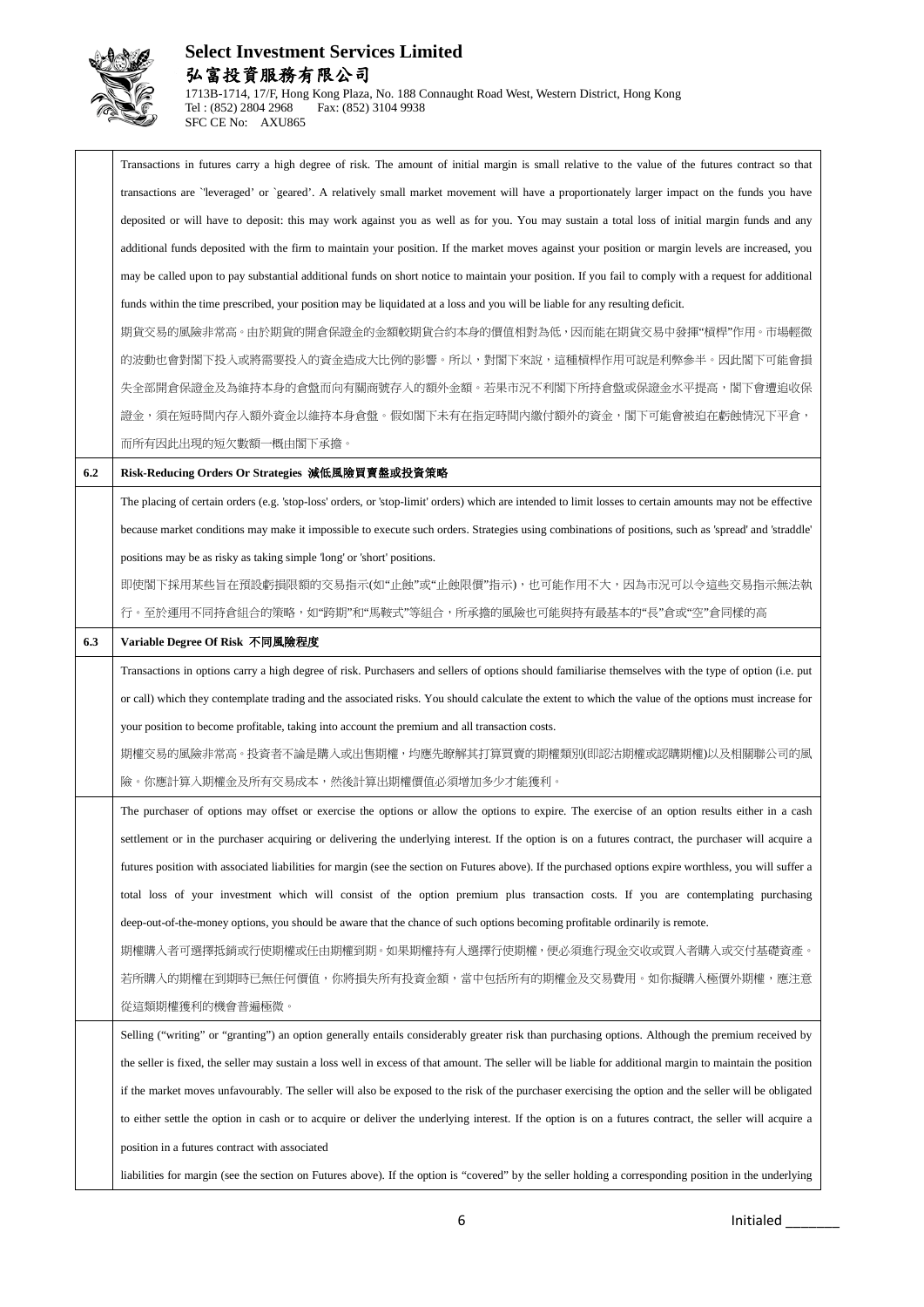

|     | interest or a futures contract or another option, the risk may be reduced. If the option is not covered, the risk of loss can be unlimited.                 |
|-----|-------------------------------------------------------------------------------------------------------------------------------------------------------------|
|     | 賣出(「沽」或「授予」)期權的風險通常比買人期權的風險更加大。雖然賣出者所收到的期權金款額是固定的,但賣出者所蒙受的虧損卻                                                                                               |
|     | 可能遠超過此款額。倘若市況對賣出者不利,賣出者須繳付額外的保證金補倉。賣出者也可能面對買家行使期權的風險,屆時賣出者將                                                                                                 |
|     | 有義務以現金結算期權或購買或交付有關權益。倘若賣出者通過持有有關權益或期貨合約的相應持倉或另一份期權對其期權作出「備                                                                                                  |
|     | 兌」,則可能減低風險。如果期權沒有備兌,則虧蝕的風險可能是無限。                                                                                                                            |
|     | Certain exchanges in some jurisdictions permit deferred payment of the option premium, exposing the purchaser to liability for margin payments              |
|     | not exceeding the amount of the premium. The purchaser is still subject to the risk of losing the premium and transaction costs. When the option is         |
|     | exercised or expires, the purchaser is responsible for any unpaid premium outstanding at that time.                                                         |
|     | 某些司法管轄區的交易所允許期權買方延遲支付期權金,令買方支付保證金費用的責任不超過期權金。儘管如此,買方最終仍須承受損                                                                                                 |
|     | 失期權金及交易費用的風險。在期權被行使又或到期時,買方有需要支付當時尚未繳付的期權金。                                                                                                                 |
| 6.4 | Warning to Option Holders 對期權持有人的警告                                                                                                                         |
|     | Some options may only be exercised on an expiry day (European-style exercise) and other options may be exercised at any time before expiration              |
|     | (American-style exercise). You understand that upon exercise some options require delivery and receipt of the underlying security and that other            |
|     | options require a cash payment.                                                                                                                             |
|     | 有些期權在到期日方可行使(歐式期權的行使),其他期權可於到期前的任何時間行使(美式期權的行使)。你明白有些期權在行使時須以正                                                                                              |
|     | 股交收,而 其他期權在行使時則須支付現金。                                                                                                                                       |
|     | An option is a wasting asset and there is a possibility that as an option holder you may suffer the loss of the total premium paid for the option. You      |
|     | acknowledge that, as an option holder, in order to realize a profit it will be necessary to either exercise the option or close the long option position in |
|     | the market. Under some circumstances it may be difficult to trade the option due to lack of liquidity in the market. You acknowledge that the               |
|     | licensed or registered person has no obligation either to exercise a valuable option in the absence of your instruction or to give to you prior notice of   |
|     | the expiration date of the option.                                                                                                                          |
|     | 期權乃損耗性資產,作為期權持有人的你可能會損失該期權的全部期權金。你作為期權持有人,如欲賺取利潤,必須行使期權或在市場                                                                                                 |
|     | 將期權長倉平倉。在某些情況下,因市場流通量不足,買賣期權會出現困難。你亦確認持牌人或註冊人在未獲你指示前並無責任行使有                                                                                                 |
|     | 價值的期權,亦無責任將期權的到期日預先通知你。                                                                                                                                     |
| 6.5 | Warning to Option Writers 對期權沽出人的警告                                                                                                                         |
|     | As a writer of an option you may be required to pay additional margin at any time. You acknowledge that as an option writer, unlike an option               |
|     | holder, it may be liable for unlimited losses based on the rise or fall of the price of the underlying security and its gains are limited to the option     |
|     | premium.                                                                                                                                                    |
|     | 作為期權沽出人,你隨時可能要繳付額外的保證金。你確認作為期權沽出人與期權持有人不同,正股價的起跌可令沽出人蒙受無限損失,                                                                                                |
|     | 而期權金乃沽出人的唯一回報。                                                                                                                                              |
|     | Additionally, writers of American-style call (Put) options may be required at any time before expiry to deliver (pay for) the underlying securities to      |
|     | the full value of the strike price multiplied by the number of underlying securities. You recognize that this obligation may be wholly                      |
|     | disproportionate to the value of premium received at the time the options were written and may be required at short notice.                                 |
|     | 此外,美式認購(認沽)期權的沽出人可能需要在到期前的任何時候交付正股或支付現金代價,該價格為行使價乘以正股數目的積,你明白                                                                                               |
|     | 上述責任可能與沽出期權所收到的期權金的價值完全不成比例,而有關的通知期亦可能甚短。                                                                                                                   |
|     | The risk of loss in trading options is substantial. In some circumstances, you may sustain losses in excess of your initial margin funds. Placing           |
|     | contingent orders, such as "stop-loss" or "stop-limit" orders, will not necessarily avoid loss. Market conditions may make it impossible to execute         |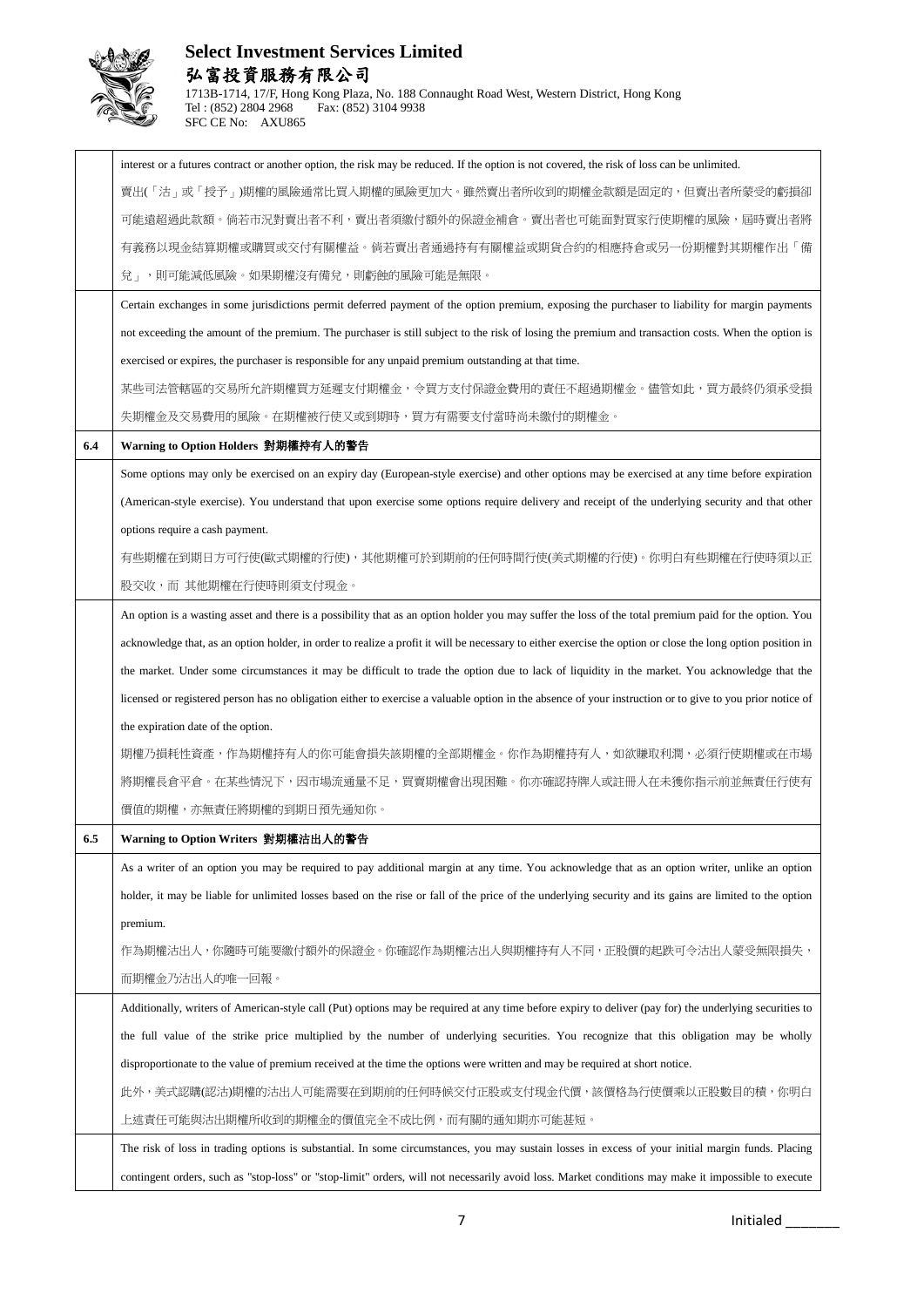

|     | such orders. You may be called upon at short notice to deposit additional margin funds. If the required funds are not provided within the prescribed   |
|-----|--------------------------------------------------------------------------------------------------------------------------------------------------------|
|     | time, your position may be liquidated. You will remain liable for any resulting deficit in your account. You should therefore study and understand     |
|     | options before you trade and carefully consider whether such trading is suitable in the light of your own financial position and investment            |
|     | objectives. If you trade options you should inform yourself of exercise and expiration procedures and your rights and obligations upon exercise or     |
|     | expiry.                                                                                                                                                |
|     | 期權交易的虧蝕風險極大。在若干情況下,你所蒙受的虧蝕可能會超過最初存入的期貨保證金金額。設定備用指示如「止蝕」或「限價」                                                                                           |
|     | 指示,並不一定能夠避免損失。市場情況可能使該等指示無法執行。你可能會在短時間內被要求存入額外的保證金款項。如未能在指定                                                                                            |
|     | 的時間內提供所需數額,你的未平倉合約可能會被平倉。然而,你仍要對其帳戶內任何因此而出現的缺欠數額負責。因此,你在買賣前                                                                                            |
|     | 應研究及理解期權,以及根據本身的財政狀況及投資目標,仔細考慮這種買賣是否適合你。如你買賣期權,便應熟悉行使及到期時的程                                                                                            |
|     | 序,以及你在行使及到期時的權利與責任。                                                                                                                                    |
| 6.6 | Terms and Conditions of Contracts 合约的条款及细则                                                                                                             |
|     | You should ask the firm with which you deal about the terms and conditions of the specific futures or options which you are trading and associated     |
|     | obligations (e.g. the circumstances under which you may become obliged to make or take delivery of the underlying interest of a futures contract       |
|     | and, in respect of options, expiration dates and restrictions on the time for exercise). Under certain circumstances the specifications of outstanding |
|     | contracts (including the exercise price of an option) may be modified by the exchange or clearing house to reflect changes in the underlying interest. |
|     | 閣下應向替你進行交易的商號查詢所買賣的有關期貨或期權的條款及細則,以及有關責任(例如在什麼情況下閣下或會有責任就期貨合約                                                                                           |
|     | 的相關資產進行交收,或就期權而言,期權的到期日及行使的時間限制)。交易所或結算公司在某些情況下,或會修改尚未行使的合約的                                                                                           |
|     | 細則(包括期權行使價),以反映合約的相關資產的變化。                                                                                                                             |
| 6.7 | Suspension or Restriction of Trading and Pricing Relationships 暫停或限制交易以及價格關係                                                                           |
|     | Market conditions (e.g. illiquidity) and/or the operation of the rules of certain markets (e.g. the suspension of trading in any contract or contract  |
|     | month because of price limits or 'circuit breakers') may increase the risk of loss by making it difficult or impossible to effect transactions or      |
|     | liquidate/offset positions. If you have sold options, this may increase the risk of loss.                                                              |
|     | 市場情況(例如市場流通量不足)及/或某些市場規則的施行(例如因價格限制或「停板」措施而暫停任何合約或合約月份的交易),都可能                                                                                         |
|     | 增加虧損風險,這是因為投資者屆時將難以或無法執行交易或平掉/抵銷倉盤。如果閣下賣出期權後遇到這種情況,閣下須承受的虧損                                                                                            |
|     | 風險可能會增加。                                                                                                                                               |
|     | Further, normal pricing relationships between the underlying interest and the futures, and the underlying interest and the option may not exist. This  |
|     | can occur when, for example, the futures contract underlying the option is subject to price limits while the option is not. The absence of an          |
|     | underlying reference price may make it difficult to judge 'fair' value.                                                                                |
|     | 此外,相關資產與期貨之間以及相關資產與期權之間的正常價格關係可能並不存在。例如,期權所涉及的期貨合約須受價格限制所規限,                                                                                           |
|     | 但期權本身則不受其規限。缺乏相關資產參考價格可能導致投資者難以判斷何謂「公平」價格。                                                                                                             |
| 7   | RISKS INVOLVED IN TRADING EXCHANGE TRADED FUNDS ("ETFs") 投資交易所買賣基金涉及的風險                                                                                |
| 7.1 | Market risk 市場風險                                                                                                                                       |
|     | ETFs are typically designed to track the performance of certain indices, market sectors, or groups of assets such as stocks, bonds, or commodities.    |
|     | ETF managers may use different strategies to achieve this goal, but in general they do not have the discretion to take defensive positions in          |
|     |                                                                                                                                                        |
|     | declining markets. Investors must be prepared to bear the risk of loss and volatility associated with the underlying index/assets.                     |
|     | 交易所買賣基金主要為追蹤某些指數、行業/領域又或資產組別(如股票、債券或商品) 的表現。交易所買賣基金經理可用不同策略達至目                                                                                         |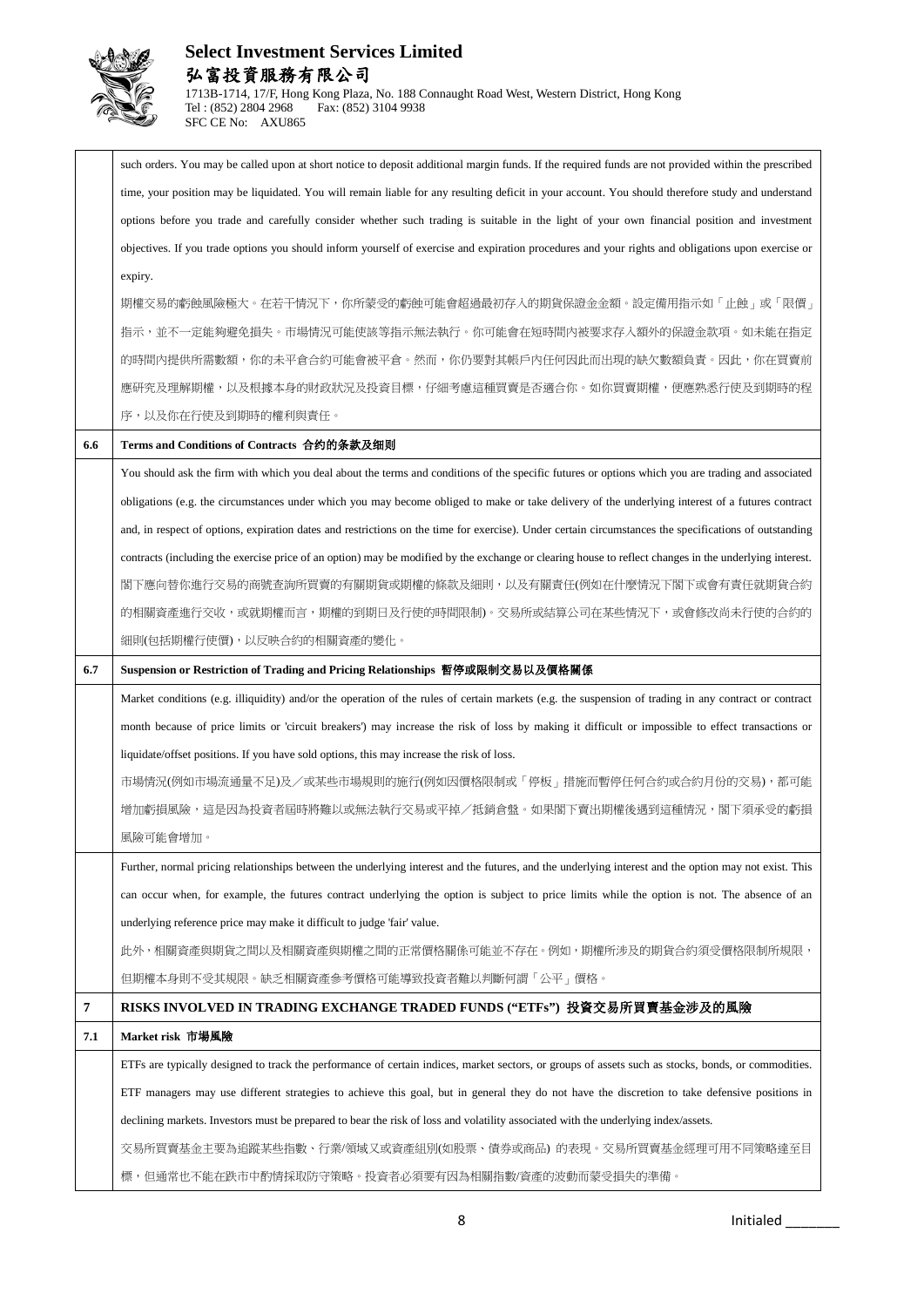

| 7.2 | Tracking errors 追蹤誤差                                                                                                                                     |
|-----|----------------------------------------------------------------------------------------------------------------------------------------------------------|
|     | Tracking errors refer to the disparity in performance between an ETF and its underlying index/assets. Tracking errors can arise due to factors such      |
|     | as the impact of transaction fees and expenses incurred to the ETF, changes in composition of the underlying index/assets, and the ETF manager's         |
|     | replication strategy. (The common replication strategies include full replication/representative sampling and synthetic replication which are            |
|     | discussed in more detail below.)                                                                                                                         |
|     | 這是指交易所買賣基金的表現與相關指數/資產的表現脫節,原因可以來自交易所買賣基金的交易費及其他費用、相關指數/資產改變組                                                                                             |
|     | 合、交易所買賣基金經理的複製策略等等因素。(常見的複製策略包括完全複製/選具代表性樣本以及綜合複製,詳見下文。)                                                                                                 |
| 7.3 | Trading at discount or premium 以折讓或溢價交易                                                                                                                  |
|     | An ETF may be traded at a discount or premium to its Net Asset Value (NAV). This price discrepancy is caused by supply and demand factors, and           |
|     | may be particularly likely to emerge during periods of high market volatility and uncertainty. This phenomenon may also be observed for ETFs             |
|     | tracking specific markets or sectors that are subject to direct investment restrictions.                                                                 |
|     | 交易所買賣基金的價格可能會高於或低於其資產淨值,當中主要是供求因素的問題,在市場大幅波動兼變化不定期間尤其多見,專門追                                                                                              |
|     | 蹤一些對直接投資設限的市場/行業的交易所買賣基金亦可能會有此情況。                                                                                                                        |
| 7.4 | Foreign exchange risk 外匯風險                                                                                                                               |
|     | Investors trading ETFs with underlying assets not denominated in Hong Kong dollars are also exposed to exchange rate risk. Currency rate                 |
|     | fluctuations can adversely affect the underlying asset value, also affecting the ETF price.                                                              |
|     | 若投資者所買賣結構性產品的相關資產並非以港幣為單位,其尚要面對外匯風險。貨幣兌換率的波動可對相關資產的價值造成負面影響                                                                                              |
|     | 連帶影響結構性產品的價格。                                                                                                                                            |
| 7.5 | Liquidity risk 流通量風險                                                                                                                                     |
|     | Securities Market Makers (SMMs) are Exchange Participants that provide liquidity to facilitate trading in ETFs. Although most ETFs are supported         |
|     | by one or more SMMs, there is no assurance that active trading will be maintained. In the event that the SMMs default or cease to fulfill their role,    |
|     | investors may not be able to buy or sell the product.                                                                                                    |
|     | 證券莊家是負責提供流通量、方便買賣交易所買賣基金的交易所參與者。儘管交易所買賣基金多有一個或以上的證券莊家,但若有證券                                                                                              |
|     | 莊家失責或停止 履行職責,投資者或就不能進行買賣。                                                                                                                                |
| 7.6 | Counterparty risk involved in ETFs with different replication strategies 交易所買賣基金的不同複製策略涉及對手風險                                                            |
|     | Full replication and representative sampling strategies 完全複製及選具代表性樣本策略                                                                                   |
|     | An ETF using a full replication strategy generally aims to invest in all constituent stocks/assets in the same weightings as its benchmark. ETFs         |
|     | adopting a representative sampling strategy will invest in some, but not all of the relevant constituent stocks/assets. For ETFs that invest directly in |
|     | the underlying assets rather than through synthetic instruments issued by third parties, counterparty risk tends to be less of concern.                  |
|     | 採用完全複製策略的交易所買賣基金,通常是按基準的相同比重投資於所有的成份股/資產。採取選具代表性樣本策略的,則只投資於其                                                                                             |
|     | 中部分(而不是全部)的相關成份股/資產。直接投資相關資產而不經第三者所發行合成複製 工具的交易所買賣基金,其交易對手風險通常                                                                                           |
|     | 不是太大問題。                                                                                                                                                  |
|     | Synthetic replication strategies 綜合複製策略                                                                                                                  |
|     | ETFs utilising a synthetic replication strategy use swaps or other derivative instruments to gain exposure to a benchmark. Currently, synthetic          |
|     | replication ETFs can be further categorized into two forms:                                                                                              |
|     | 採用綜合複製策略的交易所買賣基金,主要透過掉期或其他衍生工具去追蹤 基準的表現。現時,採取綜合複製策略的交易所買賣基金可                                                                                             |
|     | 再分為兩種:                                                                                                                                                   |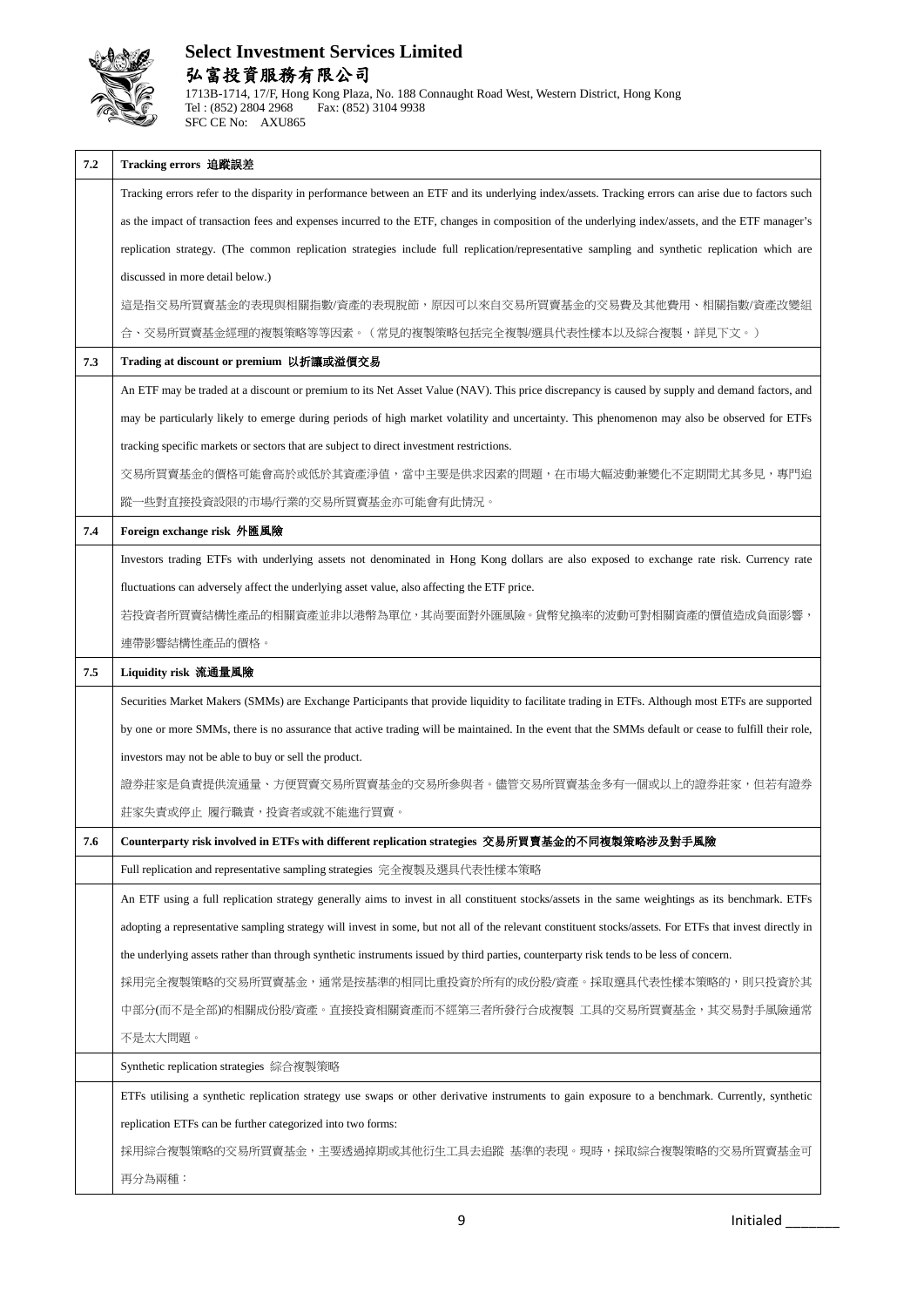

|     | I.         | Swap-based ETFs 以掉期合約構成                                                                                                                                    |
|-----|------------|------------------------------------------------------------------------------------------------------------------------------------------------------------|
|     |            | Total return swaps allow ETF managers to replicate the benchmark performance of ETFs without purchasing the underlying assets.                             |
|     |            | 總回報掉期(total return swaps)讓交易所買賣基金經理可以複製基金基準的表現而不用購買其相關資產。                                                                                                  |
|     |            | Swap-based ETFs are exposed to counterparty risk of the swap dealers and may suffer losses if such dealers default or fail to honor their                  |
|     |            | contractual commitments.                                                                                                                                   |
|     |            | 以掉期合約構成的交易所買賣基金需承受源自掉期交易商的交易對手風險。若掉期交易商失責或不能履行其合約承諾,基金或要                                                                                                   |
|     |            | 蒙受損失。                                                                                                                                                      |
|     | П.         | Derivative embedded ETFs 以衍生工具構成                                                                                                                           |
|     |            | ETF managers may also use other derivative instruments to synthetically replicate the economic benefit of the relevant benchmark. The                      |
|     |            | derivative instruments may be issued by one or multiple issuers.                                                                                           |
|     |            | 交易所買賣基金經理也可以用其他衍生工具,綜合複製相關基準的經濟利益。有關衍生工具可由一個或多個發行商發行。                                                                                                      |
|     |            | Derivative embedded ETFs are subject to counterparty risk of the derivative instruments' issuers and may suffer losses if such issuers                     |
|     |            | default or fail to honour their contractual commitments.                                                                                                   |
|     |            | 以衍生工具構成的交易所買賣基金需承受源自發行商的交易對手風險。若發行商失責或不能履行其合約承諾,基金或要蒙受損失。                                                                                                  |
|     |            | Even where collateral is obtained by an ETF, it is subject to the collateral provider fulfilling its obligations. There is a further risk that when the    |
|     |            | right against the collateral is exercised, the market value of the collateral could be substantially less than the amount secured resulting in significant |
|     |            | loss to the ETF.                                                                                                                                           |
|     |            | 交易所買賣基金即使取得抵押品,也需依靠抵押品提供者履行責任。此外,申索抵押品的權利一旦行使,抵押品的市值可以遠低於當初                                                                                                |
|     |            | 所 得之數,令交易所買賣基金損失嚴重。                                                                                                                                        |
|     |            | It is important that investors understand and critically assess the implications arising due to different ETF structures and characteristics.              |
|     |            | 投資者是否了解並能審慎評估不同的交易所買賣基金結構及特色會有何影響極為重要。                                                                                                                     |
| 8   |            | RISK OF TRADING LEVERAGED AND INVERSE FUNDS 交易槓桿和反向基金的風險                                                                                                   |
| 8.1 |            | Leveraged Funds 槓桿基金                                                                                                                                       |
|     |            | As the name implies, leveraged ETFs seek to provide leveraged returns at multiples of the underlying benchmark or index they track. Leveraged              |
|     |            | funds generally seek to provide a multiple (i.e., 200%, 300%) of the daily return of an index or other benchmark for a single day excluding fees and       |
|     |            | other expenses. In addition to using leverage, these funds often use derivative products such as swaps, options, and futures contracts to accomplish       |
|     |            | their objectives. The use of leverage as well as derivative instruments can cause leveraged funds to be more volatile and subject to extreme price         |
|     |            |                                                                                                                                                            |
|     | movements. |                                                                                                                                                            |
|     |            | 顧名思義,槓桿基金旨在提供在他們跟踪的基礎基準或指數的倍數下所作出的槓桿回報。槓桿基金一般用每一天指數或其他基準資料尋                                                                                                |
|     |            | 求提供多過(即200%,300%)的日常回報,但不包括服務費和其他費用。除了利用槓桿,這些基金還往往使用衍生產品如掉期,期權                                                                                             |
|     |            | 和期貨合約,以達致他們的目標。利用槓桿以及衍生工具可能會導致槓桿基金較為波動,容易遭受到極端的價格變動。                                                                                                       |
| 8.2 |            | Inverse Funds 逆向基金                                                                                                                                         |
|     |            | Inverse ETFs, which are sometimes referred to as "short" funds, seek to provide the opposite of the performance of the index or benchmark they             |
|     |            | track. Inverse funds are often marketed as a way to profit from, or hedge exposure to, downward moving markets. Some inverse funds also use                |
|     |            | leverage, such that they seek to achieve a return that is a multiple of the opposite performance of the underlying index or benchmark (i.e., -200%,        |
|     |            | -300%). In addition to leverage, these funds may also use derivative instruments to accomplish their objectives. As such, inverse funds are volatile       |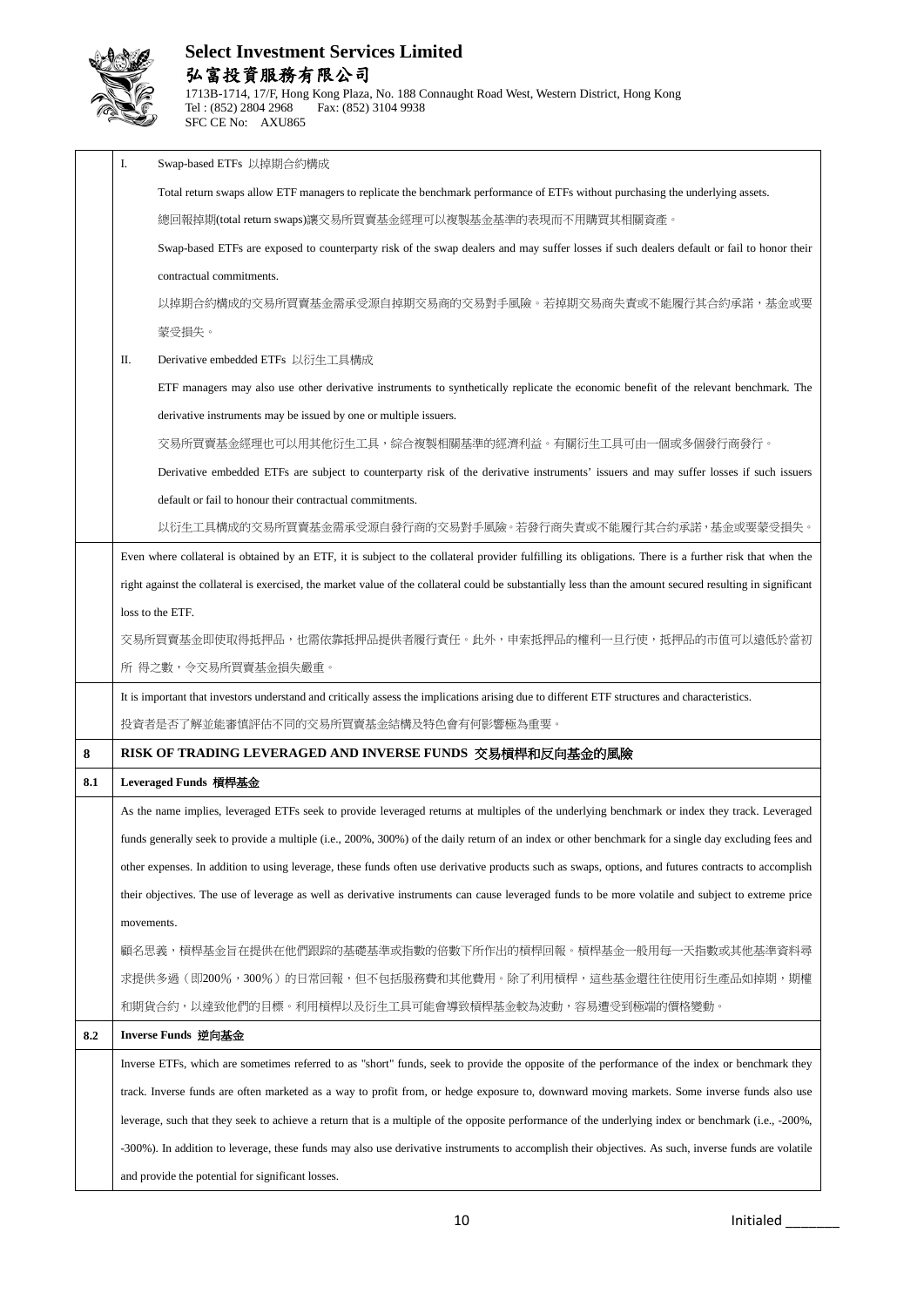

|     | 逆向基金,有時被稱為"短倉"基金,提供在他們跟踪的基礎基準或指數的倍數下所作出反方向的回報。逆向基金往往是作為市場一種謀利                                                                                          |
|-----|--------------------------------------------------------------------------------------------------------------------------------------------------------|
|     | 方式,給有向下移動趨勢的市場提供風险對冲功能。也有些逆向基金使用的槓桿作用,例如,他們一般用相反指數或其他基準尋求提供                                                                                            |
|     | 多過(即200%,300%)的回報。除了使用槓桿之外,逆向基金也可能使用衍生工具來實現他們的目標。正因為如此,逆向基金也是較                                                                                         |
|     | 為波動的,並提供了潛在重大損失風險。                                                                                                                                     |
|     | Leveraged and inverse funds are complicated instruments that should only be used by sophisticated investors who fully understand the terms,            |
|     | investment strategy and risks associated with the funds. In particular, clients should be aware of certain specific risks involved in trading in       |
|     | leveraged and inverse funds. These risks include, but are not limited to:                                                                              |
|     | 槓桿和逆向基金是複雜的金融工具,只適合完全理解其條款,投資策略,及與基金相關風險的成熟投資者使用。更重要的是,客戶應該                                                                                            |
|     | 知道槓桿和逆向基金交易時涉及的特定風險。這些風險包括但不局限於:                                                                                                                       |
| 8.3 | Use of Leverage and Derivative Instruments 槓桿和衍生工具的使用                                                                                                  |
|     | Many leveraged and inverse funds use leverage and derivative instruments to achieve their stated investment objectives. As such, these funds can be    |
|     | extremely volatile and carry a high risk of substantial losses. Such funds are considered speculative investments and should only be used by           |
|     | investors who fully understand the risks and are willing and able to absorb potentially significant losses.                                            |
|     | 許多槓桿和逆向基金利用槓桿和衍生工具,以實現其既定的投資目標。因此,這些基金可能非常波動,並招致重大損失的高風險。這些                                                                                            |
|     | 基金被認為是投機性的投資應只供對風險有充分認識,並願意及能夠承擔潛在的重大損失的投資者使用。                                                                                                         |
| 8.4 | Most Leveraged and Inverse Funds Seek Daily Target Returns 大部份槓桿和逆向基金尋求每日的目標回報                                                                         |
|     | Most leveraged and inverse funds "reset" daily, meaning that they are designed to achieve their stated objectives on a daily basis. Due to the effect  |
|     | of compounding, the return for investors who invest for a period different than one trading day may vary significantly from the fund's stated goal as  |
|     | well as the target benchmark's performance. This is especially true in very volatile markets or if a leveraged fund is tracking a very volatile        |
|     | underlying index. Investments in leveraged and inverse funds must be actively monitored on a daily basis and are typically not appropriate for a       |
|     | "buy-and-hold" strategy.                                                                                                                               |
|     | 大多數槓桿和逆向基金每日都會"重新調校",這意味著他們為實現其既定下每天目標的基礎上而設計的。由於複利的效果,一段期間比單                                                                                          |
|     | 一交易日有着顯著不同的投資回報率,這可從該基金的既定目標及基準的表現會有明顯的不同。尤其是在非常動盪的市場,如果槓桿基                                                                                            |
|     | -個非常動盪的標的指數。槓桿和逆向基金的投資必須從每天的資料基礎主動監察和通常是不適合「買入並持有」策略。<br>金是追踪                                                                                          |
| 8.5 | Higher Operating Expenses and Fees 較高的運營開支和費用                                                                                                          |
|     | Investors should be aware that leveraged funds typically rebalance their portfolios on a daily basis in order to compensate for anticipated changes in |
|     | overall market conditions. This rebalancing can result in frequent trading and increased portfolio turnover. Leveraged and inverse funds will          |
|     | therefore generally have higher operating expenses and investment management fees than other funds.                                                    |
|     | 投資者應注意槓桿基金通常根據每天基準重新平衡其投資組合,以彌補預期的變化在整體市場狀況。這種重新平衡可以導致頻繁的交易                                                                                            |
|     | 和增加投資組合成交量,相比其他基金,槓桿和逆向基金因此一般都具有較高的經營費用和投資管理費。                                                                                                         |
| 8.6 | Tax Treatment of Leveraged and Inverse Funds May Vary 槓桿和反向基金的稅收可能有所不同                                                                                 |
|     | In some cases, leveraged and inverse funds may generate their returns through the use of derivative instruments. Because derivatives are taxed         |
|     | differently from equity or fixed-income securities, investors should be aware that these funds may not have the same tax efficiencies as other funds.  |
|     | 在某些情況下,槓桿和逆向基金可能通過使用衍生工具帶來更高回報。因為不同股票衍生產品或固定收益證券有着不同的徵稅,投資者                                                                                            |
|     | 應該意識到這些基金与其他基金有着不相同的稅率。                                                                                                                                |
| 9   | RISKS OF TRADING BONDS 買賣債券涉及的風險                                                                                                                       |
| 9.1 | Default Credit risk 失責/信貸風險                                                                                                                            |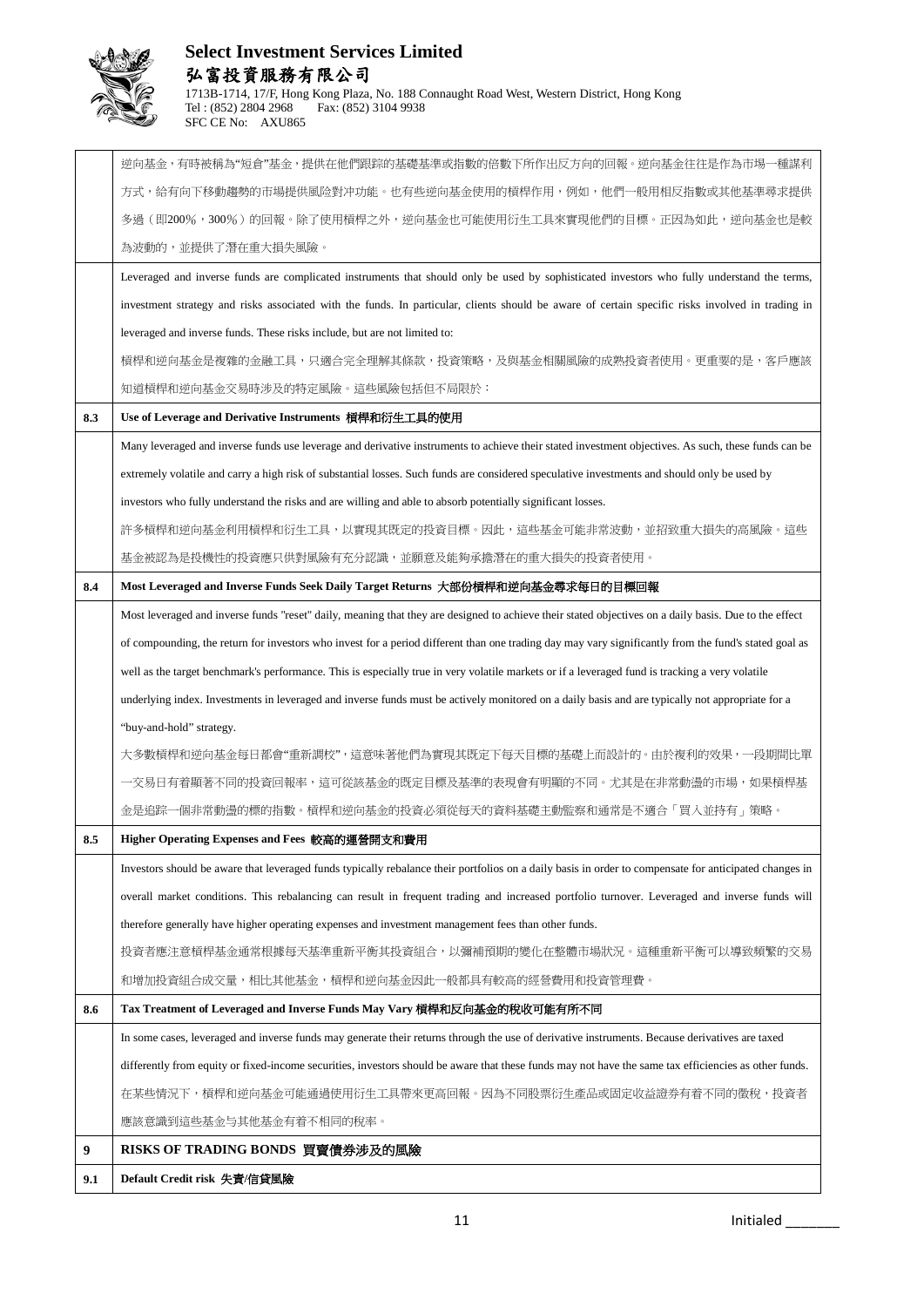

|     | There is a risk that the issuer may fail to pay investors the interest or principal as scheduled.                                                          |
|-----|------------------------------------------------------------------------------------------------------------------------------------------------------------|
|     | 發債機構未能如期向投資者繳付利息或本金的風險。                                                                                                                                    |
| 9.2 | Interest rate risk 利率風險                                                                                                                                    |
|     | When the interest rate rises, the price of a fixed rate bond will normally drop. If investors want to sell their bond before it matures, they may get less |
|     | than their purchase price.                                                                                                                                 |
|     | 利率上升時, 定息債券的價格通常會下跌。如果投資者打算在到期日之前出售其債券, 所得的金額可能會低於買入價。                                                                                                     |
| 9.3 | Exchange rate risk 匯率風險                                                                                                                                    |
|     | If the bond is denominated in a foreign currency, investors face an exchange rate risk. Any fall in the foreign currency will reduce the amount            |
|     | investors receive when they convert a payment of interest or principal back into the local currency.                                                       |
|     | 如果債券以外幣訂價,投資者將要面對匯率波動的風險。當外幣貶值時, 投資者可收回的本金及利息在折算回本地貨幣後將會減少。                                                                                                |
| 9.4 | Liquidity risk 流通量風險                                                                                                                                       |
|     | Investors may need to sell the bonds before maturity when they have an urgent cash-flow need or use the capital for other investments. However,            |
|     | investors may not achieve this if the liquidity of the secondary bond market is low.                                                                       |
|     | 如果投資者買入債券後,在到期前需要現金週轉或打算將資金轉作其他投資, 可能會因為債券二手市場流通量欠佳,而未能成功沽出套                                                                                               |
|     | 現。                                                                                                                                                         |
| 9.5 | Reinvestment risk 再投資的風險                                                                                                                                   |
|     | If investors hold a callable bond, when the interest rate goes down, the issuer may redeem the bond before maturity. If this happens and investors         |
|     | have to re-invest the proceeds, the yields on other bonds in the market will generally be less favourable.                                                 |
|     | 假如投資者持有的是可贖回債券, 當利率下調時, 發債機構或會在到期日前提早贖回債券。在這情況下, 如果投資者將收回的本金再                                                                                              |
|     |                                                                                                                                                            |
|     | 投資債券的話,市場上其他債券的回報率一般都會不及原來投資時那麼優厚。                                                                                                                         |
| 9.6 | Equity risk 股票風險                                                                                                                                           |
|     | If the bond is "convertible" or "exchangeable", investors also face equity risk associated with the stock. A fall in the stock price will usually make     |
|     | the bond price fall.                                                                                                                                       |
|     | 如果投資者持有的是可換股或可轉換債券,投資者將需要承受有關正股所帶來的股票風險。當正股的價格下跌,債券的價格亦通常會隨                                                                                                |
|     | 之而下調。                                                                                                                                                      |
| 10  | RISK OF MARGIN TRADING 保證金買賣的風險                                                                                                                            |
|     | The risk of loss in financing a transaction by deposit of collateral is significant. You may sustain losses in excess of your cash and any other assets    |
|     | deposited as collateral with the licensed or registered person. Market conditions may make it impossible to execute contingent orders, such as             |
|     | "stop-loss" or "stop-limit" orders.                                                                                                                        |
|     | You may be called upon at short notice to make additional margin deposits or interest payments. If the required margin deposits or interest                |
|     | payments are not made within the prescribed time, your collateral may be liquidated without your consent. Moreover, you will remain liable for any         |
|     | resulting deficit in your account and interest charged on your account. You should therefore carefully consider whether such a financing                   |
|     | arrangement is suitable in light of your own financial position and investment objectives.                                                                 |
|     | 藉存放抵押品而為交易取得融資的虧損風險可能極大。你所蒙受的虧蝕可能會超過你存放於有關持牌人或註冊人作為抵押品的現金及任                                                                                                |
|     | 何其他資產。市場情況可能使備用交易指示,例如"止蝕"或"限價"指示無法執行。你可能會在短時間內被要求存入額外的保證金款額或繳                                                                                             |
|     | 付利息。假如你未能在指定的時間內支付所需的保證金款額或利息,你的抵押品可能會在未經你的同意下被變現。此外,你將要為你的                                                                                                |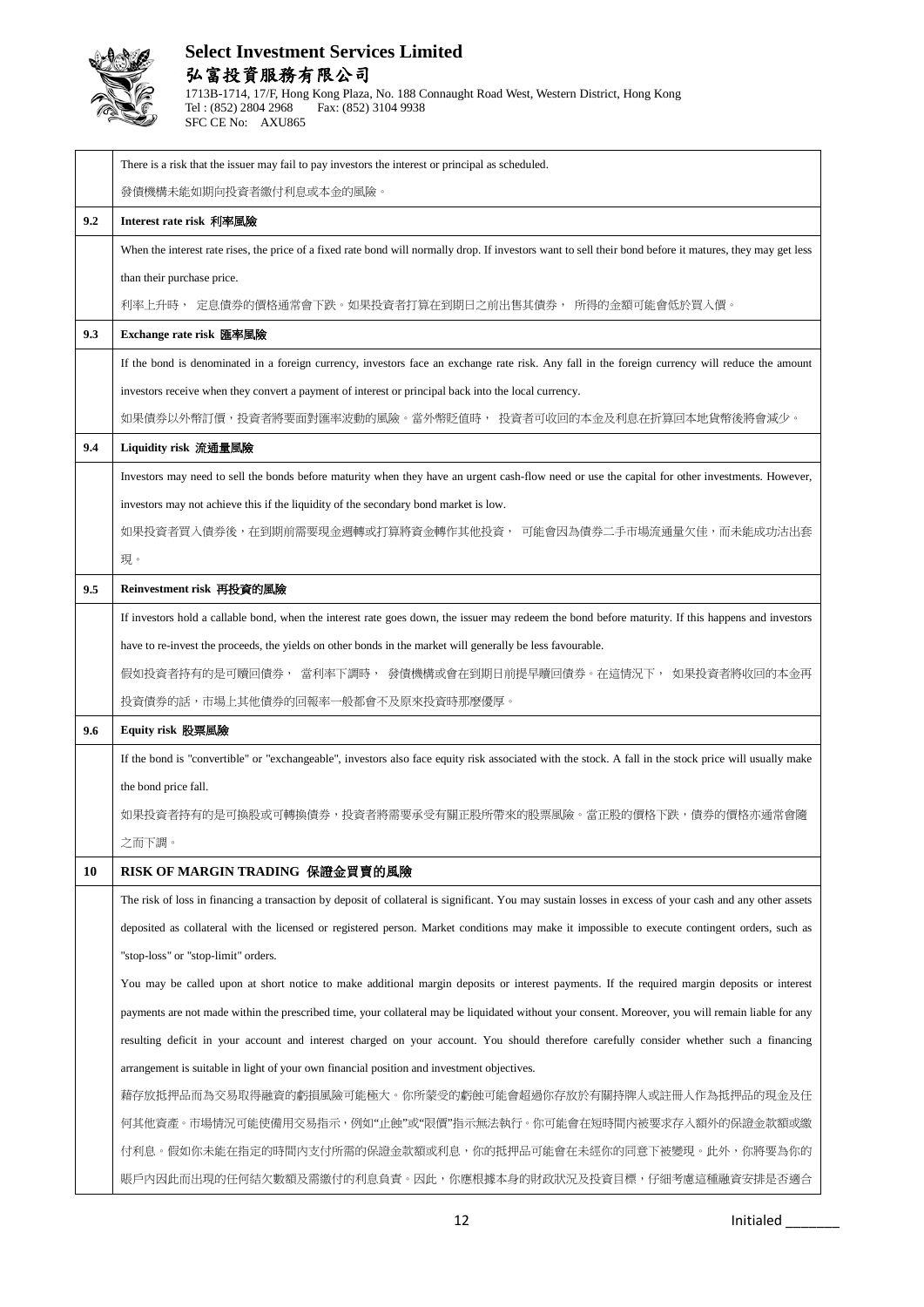

#### **Select Investment Services Limited** 弘富投資服務有限公司 1713B-1714, 17/F, Hong Kong Plaza, No. 188 Connaught Road West, Western District, Hong Kong Fax: (852) 3104 9938

你。 **11 RISKS OF RENMINBI INVESTMENT PRODUCTS** 人民幣投資產品存在的風險 **11.1 Currency risks** 貨幣風險 The Client may have to convert local currency into Renminbi when investing in a Renminbi product. The Client may also have to convert the dividends and the proceeds (received when selling your Renminbi product) back to your base currency. During these processes, the Client will incur currency conversion costs and be exposed to risk of fluctuation in the exchange rate of Renminbi against his base currency. 客戶可能需要將本地貨幣兌款為人民幣,然後才可以投資於人民幣產品,日後亦可能需要將獲派的人民幣股息及出售人民幣產品後收回 的人民幣款項兌換為本地貨幣。在貨幣兌換過程中,客戶須支付兌換費用,並要承受人民幣兌本地貨幣的匯率波動風險。 Remember, like other foreign currencies, the exchange rate of Renminbi may rise or fall. There is no guarantee that Renminbi will not depreciate. Investment in a Renminbi product shall not be used to bet on the appreciation of Renminbi. 請緊記,人民幣匯價與其他貨幣匯價一樣可升可跌,人民幣並不保證不會貶值。投資者不應純粹因爲估計人民幣會升值而投資於人民幣 產品。 Furthermore, Renminbi is not freely convertible and is subject to foreign exchange controls and restrictions. 此外,人民幣受到外匯管制,不可自由兌換。 **11.2 Liquidity Risk** 流通風險 For Renminbi product listed on the SEHK and denominated, traded and settled in Renminbi, unlike Hong Kong dollars denominated securities, there may not be a liquid or active market for trading of Renminbi product on the SEHK. Therefore, the Client may not be able to sell the product on a timely basis, or may have to sell the product at a deep discount to the net asset value. 在聯交所上市並以人民幣計價、買賣及結算之人民幣產品,有別於以港幣計價的證券,人民幣產品即使在聯交所上市,亦不代表會高度 流通或交投活躍。因此,客戶未必可以隨時賣出所持有的人民幣產品,又或可能要以遠低於產品的價格沽售產品。 Also, the liquidity and trading price of the units of a Renminbi product may be adversely affected given the limited availability of Renminbi outside mainland China and the restrictions on the conversion of foreign currency into Renminbi. 此外,由於人民幣在中國内地以外地區的流通量不高,加上將外幣兌換為人民幣亦設有限制,這些因素均可能對人民幣產品的流通性及 交易價格造成不利影響。 **12 RISK RELATING TO DISTRIBUTIONS** 與派息相關的風險 Distributions of Renminbi product may be made in a currency other than Renminbi if it is unable to source sufficient Renminbi on satisfactory terms. 若未能以合理條款獲取足夠的人民幣,人民幣產品或會以其他貨幣派息。 **13 RISKS OF US INVESTMENT PRODUCTS** 投資美國產品存在的風險 **13.1 Currency risks** 貨幣風險 The Client may have to convert local currency into US Dollar when investing in an US investment product. The Client may also have to convert the dividends and the proceeds (received when selling your US product) back to your base currency. During these processes, the Client will incur currency conversion costs and be exposed to risk of fluctuation in the exchange rate of US Dollar against his base currency. 客戶可能需要將本地貨幣兌款為美元,然後才可以投資於美國產品,日後亦可能需要將獲派的美元股息及出售美國產品後收回的美元款 項兌換為本地貨幣。在貨幣兌換過程中,客戶須支付兌換費用,並要承受美元幣兌本地貨幣的匯率波動風險。 Remember, like other foreign currencies, the exchange rate of US Dollar may rise or fall. There is no guarantee that US Dollar will not depreciate.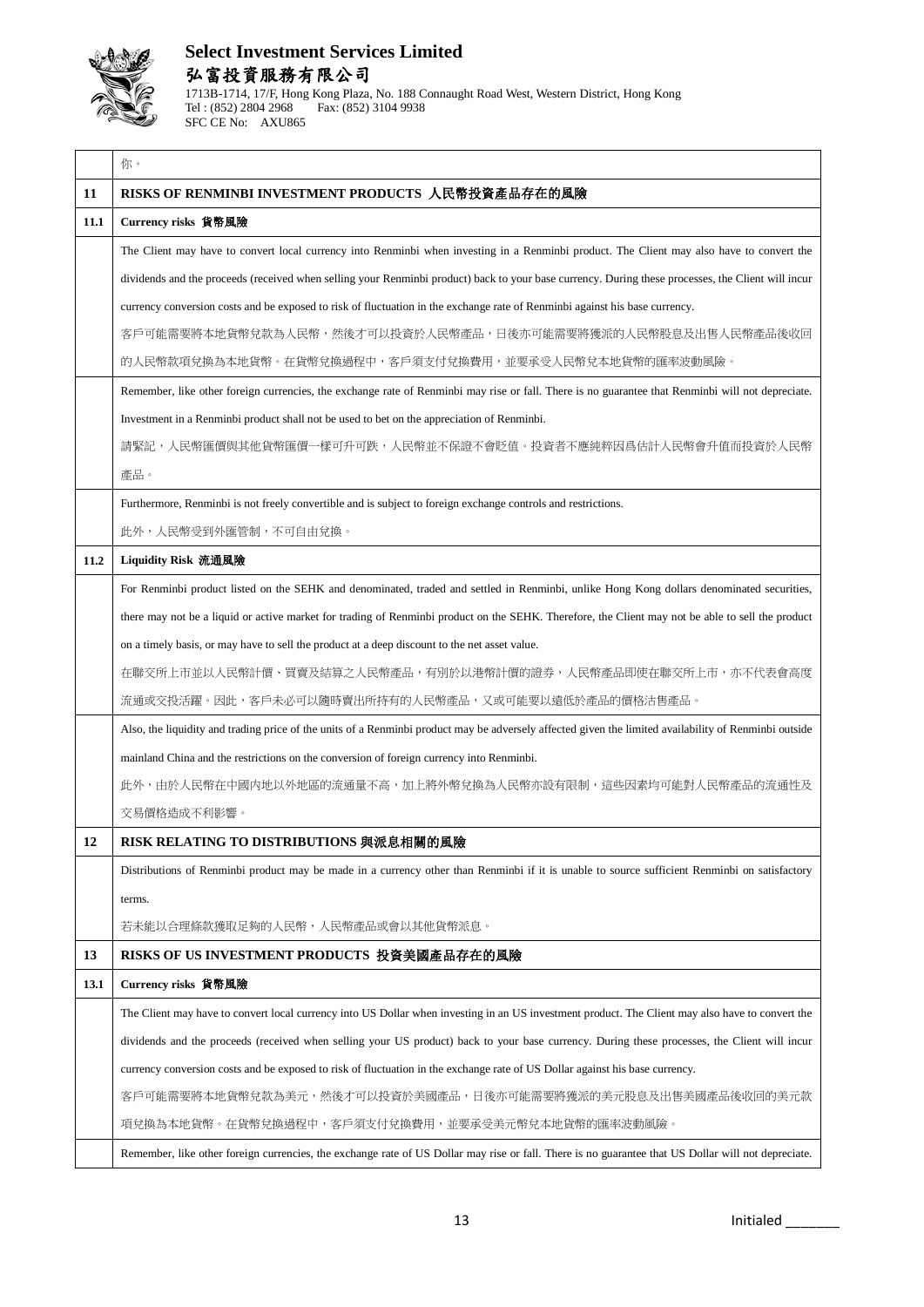

|    | Investment in an US product shall not be used to bet on the appreciation of US Dollar.                                                                     |
|----|------------------------------------------------------------------------------------------------------------------------------------------------------------|
|    | 請緊記,美元匯價與其他貨幣匯價一樣可升可跌,美元並不保證不會貶值。投資者不應純粹因爲估計美元會升值而投資於美國產品。                                                                                                 |
| 14 | RISKS OF CLIENT ASSETS RECEIVED OR HELD OUTSIDE HONG KONG 在香港以外地方收取或持有的客戶資產                                                                                |
|    | 的風險                                                                                                                                                        |
|    | Client assets received or held by the licensed or registered person outside Hong Kong are subject to the applicable laws and regulations of the            |
|    | relevant overseas jurisdiction which may be different from the Securities and Futures Ordinance (Cap.571) and the rules made therein.                      |
|    | Consequently, such client assets may not enjoy the same protection as that conferred on client assets received or held in Hong Kong.                       |
|    | 持牌人或註冊人在香港以外地方收取或持有的客戶資產,是受到有關的海外司法管轄區的適用法律及規例所監管的。這些法律及規例與                                                                                                |
|    | 《證券及期貨條例》(香港法例第 571 章)及根據該條例制訂的規則可能有所不同。因此,有關客戶資產將可能不會享有賦予在香港收取                                                                                            |
|    | 或持有的客戶資產的相同保障。                                                                                                                                             |
| 15 | RISK OF TRADING NASDAQ-AMEX SECURITIES AT THE STOCK EXCHANGE OF HONG KONG LIMITED 在                                                                        |
|    | 香港聯合交易所有限公司買賣納斯達克一美國證券交易所證券的風險                                                                                                                             |
|    | The securities under the Nasdaq-Amex Pilot Program ("PP") are aimed at sophisticated investors. You should consult a licensed or registered                |
|    | person and become familiarised with the PP before trading in the PP securities. You should be aware that the PP securities are not regulated as a          |
|    | primary or secondary listing on the Main Board or the Growth Enterprise Market of the Stock Exchange of Hong Kong Limited.                                 |
|    | 按照納斯達克-美國證券交易所試驗計劃( ' 試驗計劃 」)掛牌買賣的證券是為熟悉投資技巧的投資者而設的。你在買賣該項試驗計劃的證                                                                                           |
|    | 券之前,應先諮詢有關持牌人或註冊人的意見和熟悉該項試驗計劃。你應知悉,按照該項試驗計劃掛牌買賣的證券並非以香港聯合交易                                                                                                |
|    | 所有限公司的主板或創業板作第一或第二上市的證券類別加以監管。                                                                                                                             |
| 16 | RISK OF EXECUTING ON EXCHANGES OTHER THAN THE SEHK 聯交所以外的其他交易所進行交易的風險                                                                                      |
|    | In the event that you wish to have transactions pursuant to this Agreement executed on Exchanges other than the SEHK, you acknowledge and                  |
|    | recognise that, since such transactions will be subject to the rules and regulations of those Exchanges, and applicable local laws, and not those of the   |
|    | SEHK, you may have a markedly different level and type of protection in relation to those transactions compared to the level and type of protection        |
|    | afforded by the rules and regulations of the SEHK and Hong Kong law (and you acknowledge and recognise, without limitation, that such                      |
|    | transactions executed on exchanges other than the SEHK will not be subject to a right to claim entitled under the compensation fund established            |
|    | under the Securities and Futures Ordinance where you suffer a pecuniary loss).                                                                             |
|    | 倘你希望根據本協議在聯交所以外的其他交易所進行交易,你承認並認識到,由於該等交易須遵從其他交易所的規則、條例和適用的地                                                                                                |
|    | 方法律(而非聯交所的規則),你在交易中得到的保護可能在程度和類別方面與根據聯交所上市規則、條例和香港法例所提供的保護截                                                                                                |
|    | 然不同(客戶承認並認識到(但並不限於),倘你在聯交所以外的其他交易所進行的交易中蒙受金錢損失,你將不享有按證券及期貨條                                                                                                |
|    | 例成立的賠償基金項下所賦予的索償權利)。                                                                                                                                       |
| 17 | RISK OF PROVIDING AN AUTHORITY TO REPLEDGE YOUR SECURITIES COLLATERAL ETC. 提供將你的證                                                                          |
|    | 券抵押品等再質押的授權書的風險                                                                                                                                            |
|    | There is risk if you provide the licensed or registered person with an authority that allows it to apply your securities or securities collateral pursuant |
|    | to a securities borrowing and lending agreement, repledge your securities collateral for financial accommodation or deposit your securities collateral     |
|    | as collateral for the discharge and satisfaction of its settlement obligations and liabilities.                                                            |
|    | 向持牌人或註冊人提供授權書,容許其按照某份證券借貸合約使用你的證券或證券抵押品,將你的證券抵押品再質押以取得財務通融,                                                                                                |
|    | 或將你的證券抵押品存放為用以履行及清償其交收責任及債務的抵押品,存在一定風險。                                                                                                                    |
|    | If your securities or securities collateral are received or held by the licensed or registered person in Hong Kong, the above arrangement is allowed       |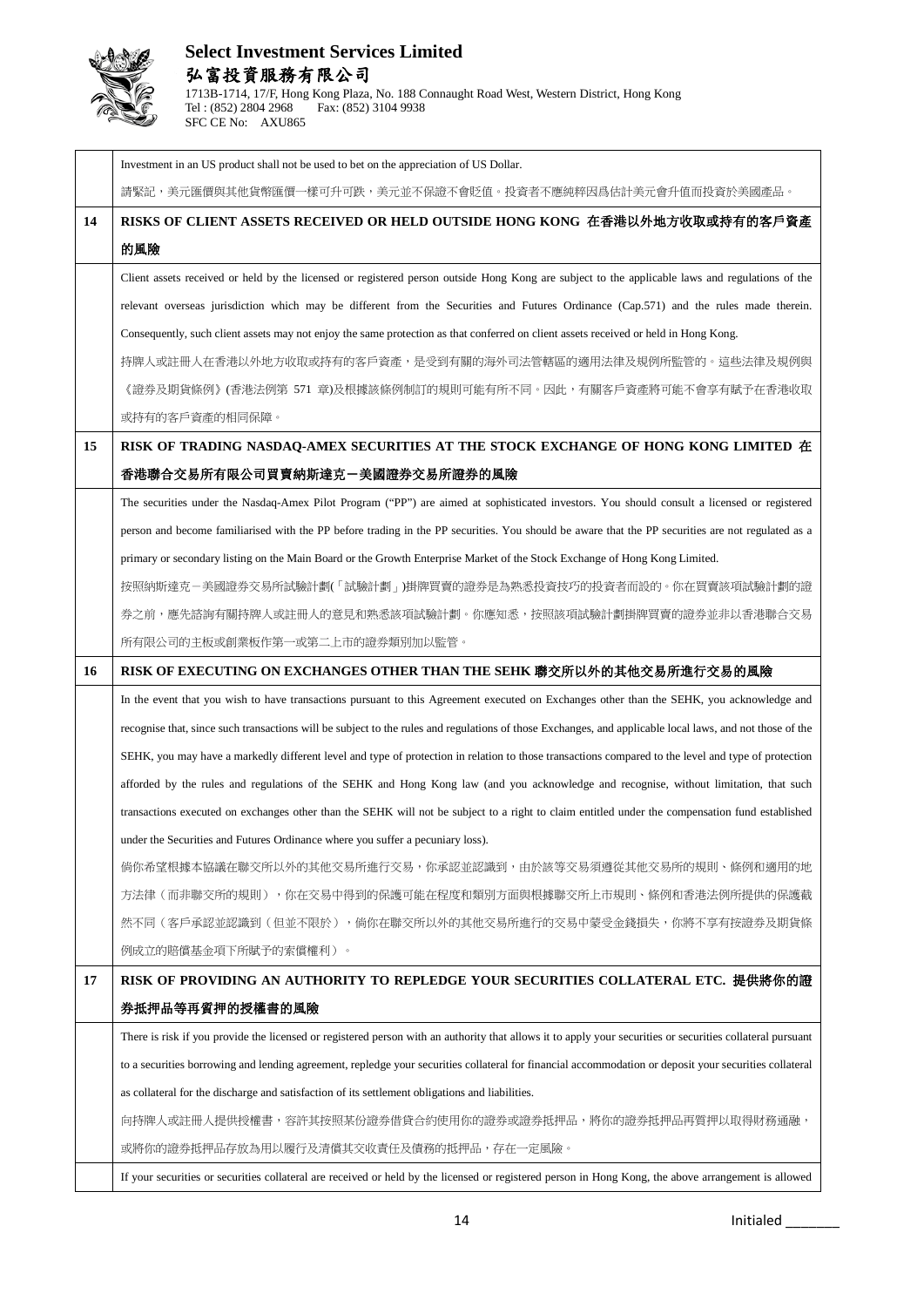

## **Select Investment Services Limited** 弘富投資服務有限公司 1713B-1714, 17/F, Hong Kong Plaza, No. 188 Connaught Road West, Western District, Hong Kong

Tel : (852) 2804 2968 Fax: (852) 3104 9938

SFC CE No: AXU865

|    | only if you consent in writing. Moreover, unless you are a professional investor, your authority must specify the period for which it is current and         |
|----|--------------------------------------------------------------------------------------------------------------------------------------------------------------|
|    | be limited to no more than 12 months. If you are a professional investor, these restrictions do not apply.                                                   |
|    | 假如你的證券或證券抵押品是由持牌人或註冊人在香港收取或持有的,則上述安排僅限於你已就此給予書面同意的情況下方行有效。此                                                                                                  |
|    | 外,除非你是專業投資者,你的授權書必須指明有效期,而該段有效期不得超逾12個月。若你是專業投資者,則有關限制並不適用。                                                                                                  |
|    | Additionally, your authority may be deemed to be renewed (i.e. without your written consent) if the licensed or registered person issues you a               |
|    | reminder at least 14 days prior to the expiry of the authority, and you do not object to such deemed renewal before the expiry date of your then             |
|    | existing authority.                                                                                                                                          |
|    | 此外,假如你的持牌人或註冊人在有關授權的期限屆滿前最少14日向你發出有關授權將被視為已續期的提示,而你對於在現有授權的期                                                                                                 |
|    | 限屆滿前以此方式將該授權延續不表示反對,則你的授權將會在沒有你的書面同意下被視為已續期。                                                                                                                 |
|    | You are not required by any law to sign these authorities. But an authority may be required by licensed or registered persons, for example, to               |
|    | facilitate margin lending to you or to allow your securities or securities collateral to be lent to or deposited as collateral with third parties. The       |
|    | licensed or registered person should explain to you the purposes for which one of these authorities is to be used.                                           |
|    | 現時並無任何法例規定你必須簽署這些授權書。然而,持牌人或註冊人可能需要授權書,以便例如向你提供保證金貸款或獲准將你的證                                                                                                  |
|    | 券或證券抵押品 借出予第三方或作為抵押品存放於第三方。有關持牌人或註冊人應向你闡釋將為何種目的而使用授權書。                                                                                                       |
|    | If you sign one of these authorities and your securities or securities collateral are lent to or deposited with third parties, those third parties will have |
|    | a lien or charge on your securities or securities collateral. Although the licensed or registered person is responsible to you for securities or securities  |
|    | lent or deposited under your authority, a default by it could result in the loss of your securities or securities collateral.                                |
|    | 倘若你簽署授權書,而你的證券或證券抵押品已借出予或存放於第三方,該等第三方將對你的證券或證券抵押品具有留置權或作出押記。                                                                                                 |
|    | 雖然有關持牌人或註冊人根據你的授權書而借出或存放屬於你的證券或證券抵押品須對你負責,但上述持牌人或註冊人的違責行為可能                                                                                                  |
|    | 會導致你損失你的證券或證券抵押品。                                                                                                                                            |
|    | A cash account not involving securities borrowing and lending is available from most licensed or registered persons. If you do not require margin            |
|    | facilities or do not wish your securities or securities collateral to be lent or pledged, do not sign the above authorities and ask to open this type of     |
|    | cash account.                                                                                                                                                |
|    | 大多數持牌人或註冊人均提供不涉及證券借貸的現金賬戶。假如你毋需使用保證金貸款,或不希望本身證券或證券抵押品被借出或遭質                                                                                                  |
|    | 押,則切勿簽署上述的授權書,並應要求開立該等現金賬戶。                                                                                                                                  |
| 18 | OFF-EXCHANGE TRANSACTIONS 場外交易                                                                                                                               |
|    | In some jurisdictions, and only then in restricted circumstances, firms are permitted to effect off-exchange transactions. The firm with which you           |
|    | deal may be acting as your counterparty to the transaction. It may be difficult or impossible to liquidate an existing position, to assess the value, to     |
|    | determine a fair price or to assess the exposure to risk. For these reasons, these transactions may involve increased risks. Off-exchange transactions       |
|    | may be less regulated or subject to a separate regulatory regime. Before you undertake such transactions, you should familiarize yourself with               |
|    | applicable rules and attendant risks.                                                                                                                        |
|    | 在某些司法管轄區及只有在特定情況之下,持牌人或註冊人獲准執行場外交易。持牌人或註冊人可能是你所進行的買賣的交易對手方。                                                                                                  |
|    | 在這種情況下,有可能難以或甚至無法平掉既有倉盤、評估價值、釐定公平價格又或評估風險。因此,這些交易或會涉及更大的風險。                                                                                                  |
|    | 場外交易的監管或會比較寬鬆,又或需遵照不同的監管制度;你在進行該等交易前應先瞭解適用的規則和有關的風險。                                                                                                         |
| 19 | RISK OF PROVIDING AN AUTHORITY TO HOLD MAIL OR TO DIRECT MAIL TO THIRD PARTIES 提供代存郵                                                                         |
|    | 件或將郵件轉交第三方的授權書的風險                                                                                                                                            |
|    | If you provide the licensed or registered person with an authority to hold mail or to direct mail to third parties, it is important for you to promptly      |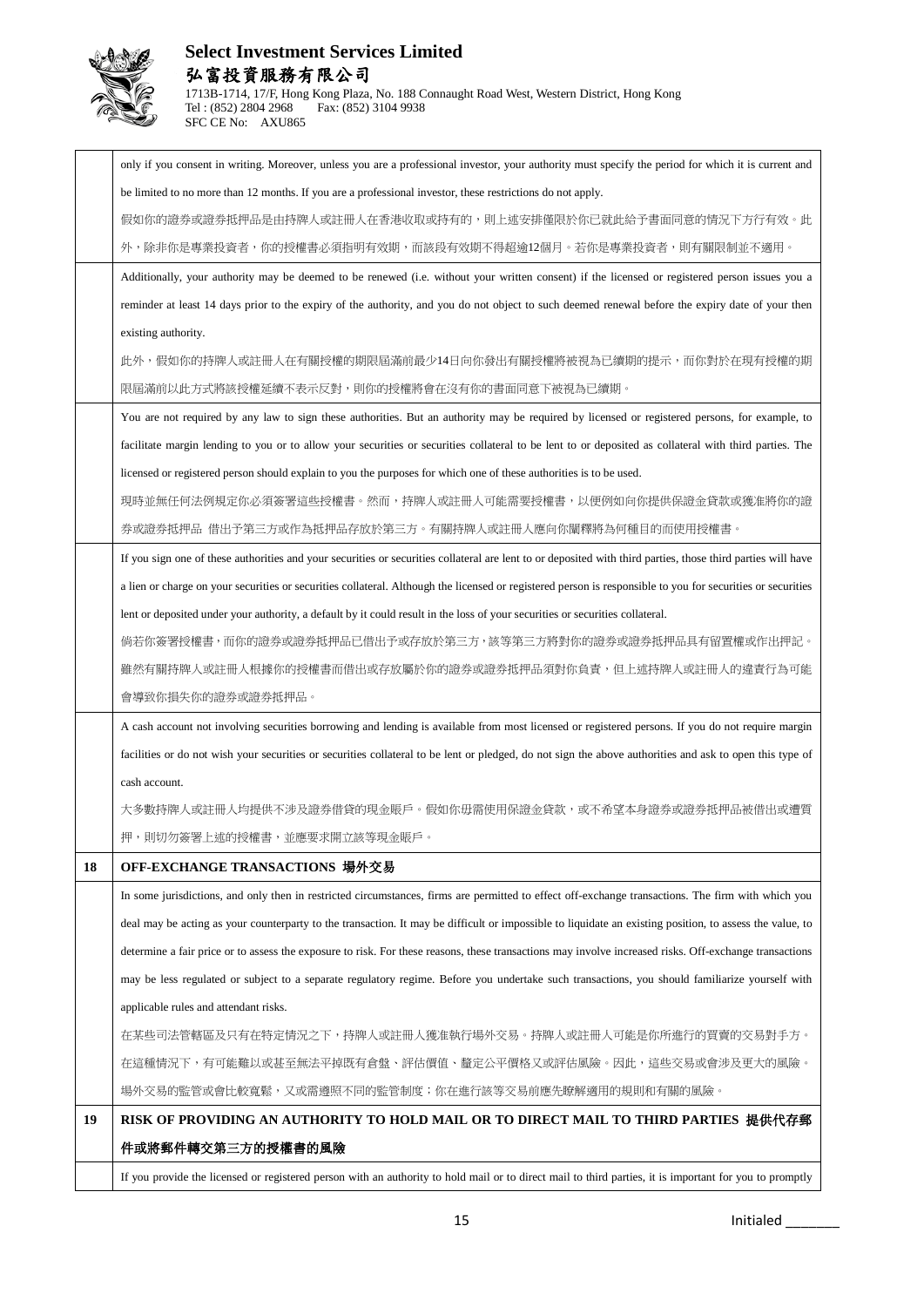

|      | collect in person all contract notes and statements of your account and review them in detail to ensure that any anomalies or mistakes can be           |
|------|---------------------------------------------------------------------------------------------------------------------------------------------------------|
|      | detected in a timely fashion.                                                                                                                           |
|      | 假如你向持牌人或註冊人提供授權書,允許他代存郵件或將郵件轉交予第三方,那麼你便須盡速親身收取所有關於你帳戶的成交單據及                                                                                             |
|      | 結單,並加以詳細閱讀,以確保可及時偵察到任何差異或錯誤。                                                                                                                            |
| 20   | RISKS OF LEAVING SECURITIES IN THE CUSTODY OF THE COMPANY, ITS ASSOCIATES OR ITS AGENTS 將                                                               |
|      | 證券存放於本公司、其聯營公司或其代理人託管的風險                                                                                                                                |
|      | The Customer acknowledges that there are risks in leaving Securities in the custody of the Company, its Associates or its Agents. If the Company,       |
|      | its Associates or its Agents is/are holding the Customer's Securities and become(s) insolvent, the Customer may experience significant delay in         |
|      | recovering securities and/or suffer loss. These are risks that the Customer is prepared to accept.                                                      |
|      | 客戶確認將證券存放於本公司、其聯營公司或其代理人託管存有風險。如本公司、其聯營公司或其代理人持                                                                                                         |
|      | 有客戶證券期間,變成無力償債,客戶可能遲遲不能取回證券並可能受到損失。此乃客戶須準備接受的風險。                                                                                                        |
| 21   | ADDITIONAL TRADING RISKS 其他買賣風險                                                                                                                         |
| 21.1 | Deposited cash and property 存放的現金及財產                                                                                                                    |
|      | You should familiarize yourself with the protections given to money or other property you deposit for domestic and foreign transactions,                |
|      | particularly in the event of a firm insolvency or bankruptcy. The extent to which you may recover your money or property may be governed by             |
|      | specific legislation or local rules. In some jurisdictions, property which had been specifically identifiable as your own will be pro-rated in the same |
|      | manner as cash for purposes of distribution in the event of a shortfall.                                                                                |
|      | 如果你為在本地或海外進行的交易存放款項或其他財產,你應瞭解清楚該等款項或財產會獲得哪些保障,特別是在有關商號破產或無力                                                                                             |
|      | 償債時的保障。至於能追討多少款項或財產一事,可能須受限於具體法例規定或當地的規則。在某些司法管轄區,收回的款項或財產如                                                                                             |
|      |                                                                                                                                                         |
|      | 有不足之數,則可認定屬於你的財產將會如現金般按比例分配予你。                                                                                                                          |
| 21.2 | Commission and other charges 佣金及其他收費                                                                                                                    |
|      | Before you begin to trade, you should obtain a clear explanation of all commission, fees and other charges for which you may be liable. These           |
|      | charges will affect your net profit (if any) or increase your loss.                                                                                     |
|      | 在開始交易之前,你先要清楚瞭解你必須繳付的所有佣金、費用或其他收費。這些費用將直接影響你可獲得的淨利潤(如有)或增加你的虧                                                                                           |
|      | 損。                                                                                                                                                      |
| 21.3 | Transactions in other jurisdictions 在其他司法管轄區進行交易                                                                                                        |
|      | Transactions on markets in other jurisdictions, including markets formally linked to a domestic market, may expose you to additional risk. Such         |
|      | markets may be subject to regulations which may offer different or diminished investor protection. Before you trade, you should enquire about any       |
|      | rules relevant to your particular transactions in those jurisdictions. Your local regulatory authority will be unable to compel the enforcement of the  |
|      | rules of regulatory authorities or markets in other jurisdictions where your transactions have been effected. You should ask for details about the      |
|      | types of redress available in both your home jurisdiction and other relevant jurisdictions before you start to trade.                                   |
|      | 在其他司法管轄區的市場(包括與本地市場有正式連繫的市場)進行交易,或會涉及額外的風險。根據這些市場的規例,投資者享有的保障                                                                                           |
|      | 桯度可能有所不同,甚或有所下降。在進行交易前,你應先行查明在那些司法管轄區有關你將進行的該項交易的所有規則。你本身所在                                                                                             |
|      | 地的監管機構,對於你已執行的交易所在地的所屬司法管轄區的監管機構或市場,將不能迫使它們執行有關的規則。有鑑於此,在進行                                                                                             |
|      | 交易之前,你應先查詢你本身地區所屬的司法管轄區及其他有關司法管轄區可提供哪種補救措施的詳情。                                                                                                          |
| 21.4 | Currency risks 貨幣風險                                                                                                                                     |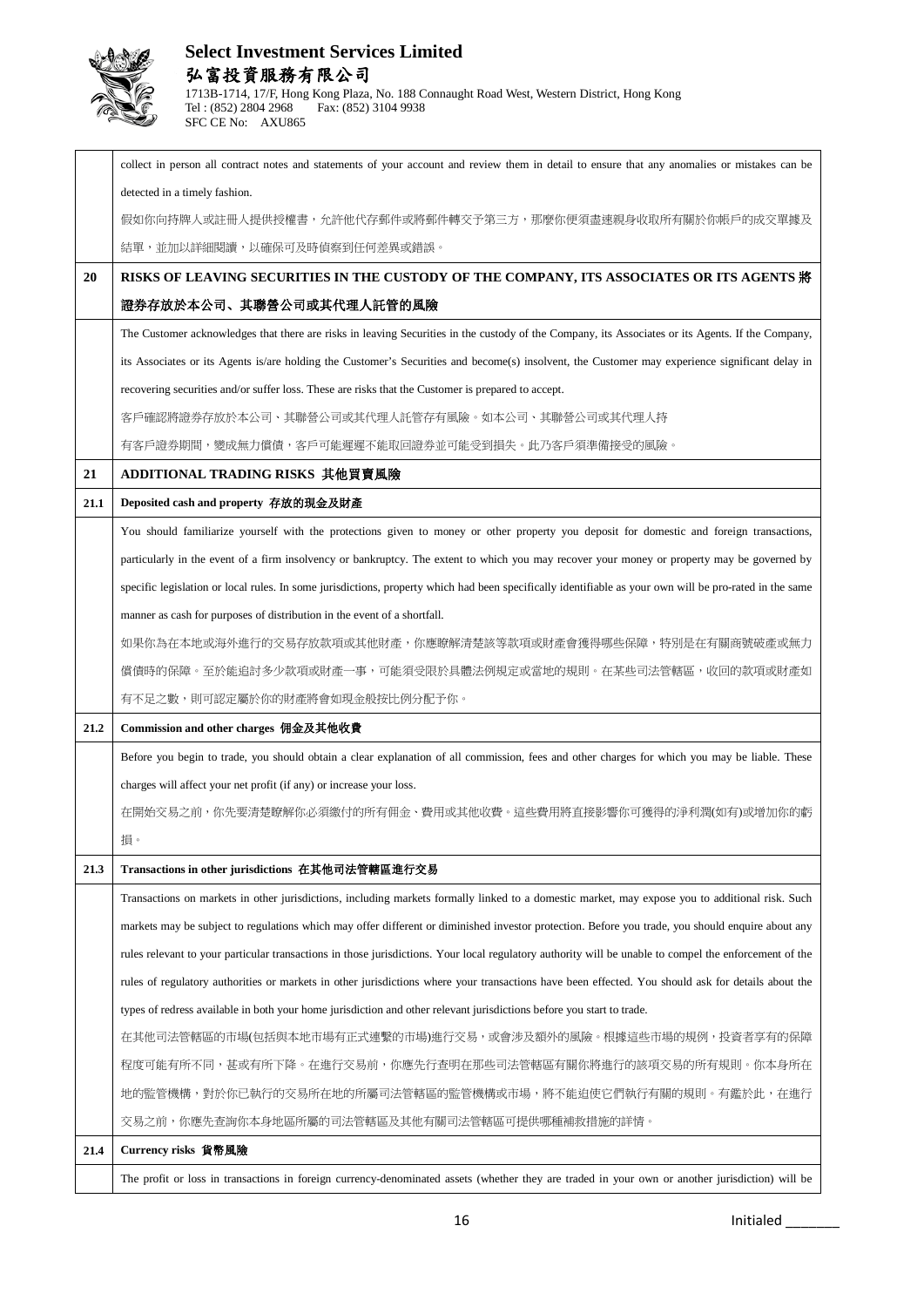

|      | affected by fluctuations in currency rates where there is a need to convert from the currency denomination of the assets to another currency.           |
|------|---------------------------------------------------------------------------------------------------------------------------------------------------------|
|      | 以外幣計算的資產買賣所帶來的利潤或招致的虧損(不論交易是否在你本身所在的司法管轄區或其他地區進行),均會在需要將資產的貨幣                                                                                           |
|      | 單位兌換成另一種貨幣時受到匯率波動的影響。                                                                                                                                   |
| 21.5 | Trading Facilities 交易設施                                                                                                                                 |
|      | Electronic trading facilities are supported by computer-based component systems for the order-routing, execution, matching, registration or clearing    |
|      | of trades. As with all facilities and systems, they are vulnerable to temporary disruption or failure. Your ability to recover certain losses may be    |
|      | subject to limits on liability imposed by the system provider, the market, the clearing house and/or Exchange Participant firms. Such limits may        |
|      | vary: you should ask the firm with which you deal for details in this respect.                                                                          |
|      | 電子交易的設施是以電腦組成系統來進行交易指示傳遞、執行、配對、登記或交易結算。然而,所有設施及系統均有可能會暫時中斷或                                                                                             |
|      | 失靈,而閣下就此所能獲得的賠償或會受制於系統供應商、市場、結算公司及/或交易所參與商號就其所承擔的責任所施加的限制。由                                                                                             |
|      | 於這些責任限制可以各有不同,閣下應向為閣下進行交易的商號查詢這方面的詳情。                                                                                                                   |
| 21.6 | Electronic trading 電子交易                                                                                                                                 |
|      | Trading on an electronic trading system may differ from trading on other electronic trading systems. If you undertake transactions on an electronic     |
|      | trading system, you will be exposed to risks associated with the system including the failure of hardware and software. The result of any system        |
|      | failure may be that your order is either not executed according to your instructions or is not executed at all.                                         |
|      | 透過一個電子交易系統進行買賣可能會與透過其他電子交易系統進行買賣有所不同。如你透過某個電子交易系統進行買賣,你須承受該                                                                                             |
|      | 系統帶來的風險,包括有關硬件或軟件可能會失靈的風險。系統失靈可能會導致持牌人或註冊人的買賣盤不能根據指示執行,或完全不                                                                                             |
|      | 獲執行。                                                                                                                                                    |
|      | You acknowledge and bear the risk that messages sending over the internet may be delayed due to internet traffic jam or other reasons. The licensed     |
|      | or registered person shall not be responsible for any consequences of these delays, including without limitation delays in the transmission of          |
|      | instructions/orders to the place of execution or the transmission of reports of execution to you due to any failure of communication facilities, or any |
|      | other delays beyond the reasonable control of the licensed or registered person.                                                                        |
|      | 你確認並承擔因網路擠塞或其他原因而引致通過互聯網傳送的訊息有所延誤的風險。持牌人或註冊人不會就有關延誤所構成的後果(包括                                                                                            |
|      | 但不限於延誤向交易地點發出指示或命令,或因任何通訊設施故障而延遲向你發出執行報告,或其他不能合理地由持牌人或註冊人控制                                                                                             |
|      | 的延誤)負責。                                                                                                                                                 |
|      | Communications over the internet may be subject to transmission blackout, interruption, interception, or incorrect data transmission due to the         |
|      | public nature of the internet or other reasons that are beyond the licensed or registered person's control. Messages sent over the internet cannot be   |
|      | guaranteed to be completely secure. You shall be aware of and bear the risk of any delay, loss, diversion, alteration, corruption or virus infection of |
|      | any messages/instructions either sent to or received from the licensed or registered person's systems. The licensed or registered person shall not be   |
|      | responsible for any losses or damages incurred or suffered as a result thereof.                                                                         |
|      | 互聯網上的通訊可能暫時中斷、傳遞終止或截取,或因互聯網的公眾背景或其他持牌人或註冊人不能控制的理由引致資料傳送有失誤。                                                                                             |
|      | 透過互聯網發出的訊息無法保證完全安全。你應注意,任何經持牌人或註冊人系統發出或接收的訊息/指示均可能出現被延誤、遺失、轉                                                                                            |
|      | 換、更改、訛用或被病毒感染的風險,你須為有關風險負責。持牌人或註冊人不會就有關的損失及損害負上責任。                                                                                                      |
| 21.7 | Risk of E-Statement Service 電子結算單的風險                                                                                                                    |
|      | Access to the internet or other electronic medium may be limited or unavailable during periods of peak demand, market volatility, systems upgrades      |
|      | or maintenance or for other reasons. Any communication through the internet or other electronic medium may be subject to interruption,                  |
|      | transmission blackout, and delayed transmission due to unpredictable traffic congestion and other reasons beyond the licensed or registered person's    |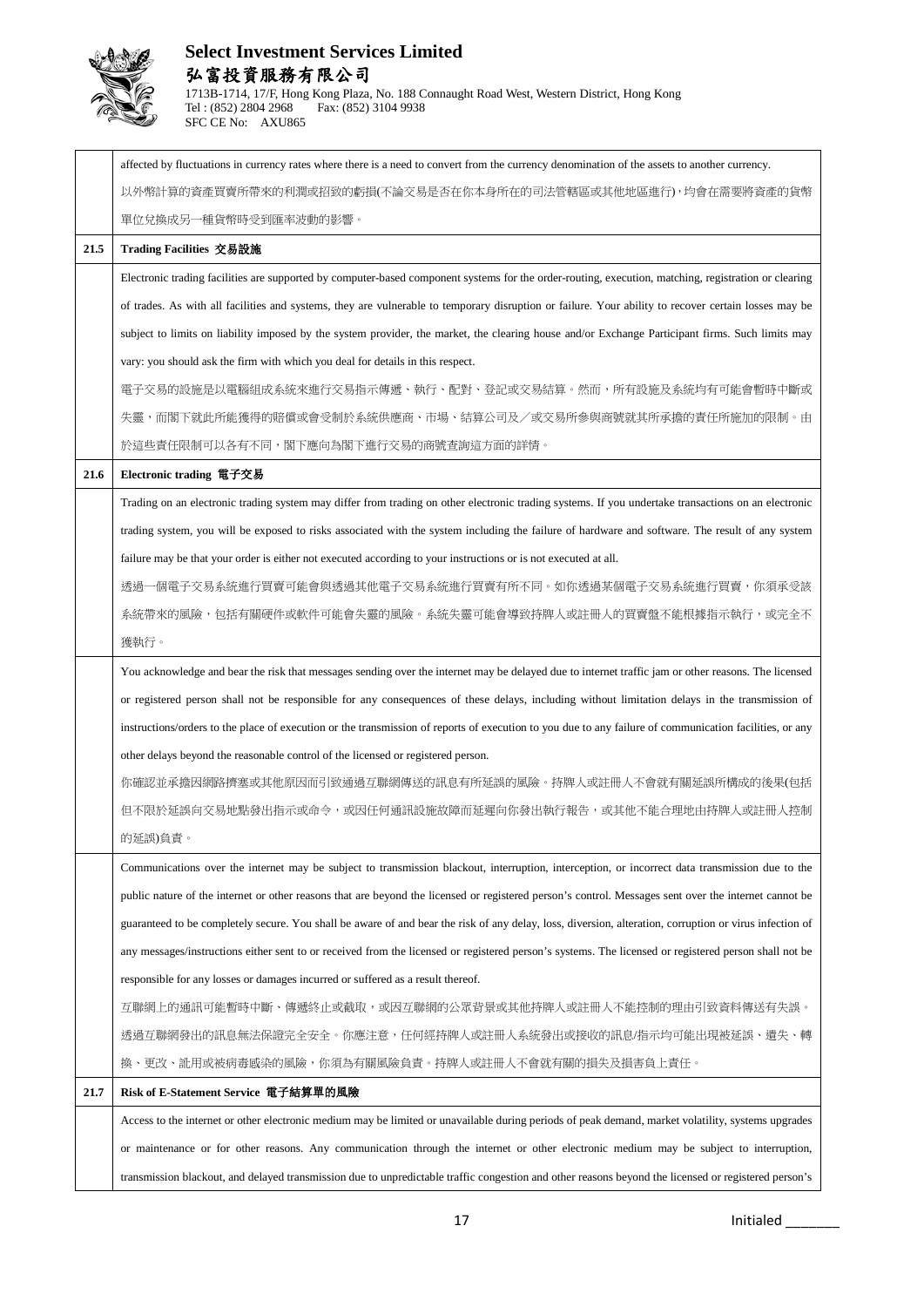

|      | control. Internet is, due to technical limitation, an inherently unreliable medium of communication. As a result of such unreliability, there may be       |
|------|------------------------------------------------------------------------------------------------------------------------------------------------------------|
|      | delays in the transmission and receipt of information. The statements may not be sent to the designed email address at all. Moreover,                      |
|      | communications and personal data may be accessed by unauthorized third parties, and there are risks of misunderstanding or error in any                    |
|      | communication and that such risks shall be absolutely borne by you.                                                                                        |
|      | 互聯網及其他電子媒介的接達可能因為高峰期、市場波動、系統升級或維修或因其他原因而受到限制或未能提供。透過互聯網及其他電                                                                                                |
|      | 子媒介進行的任何通信可能會受到幹擾、出現傳輸中斷,及由於未能預測的互聯網通信量或因其他不受持牌人或註冊人控制的原因而導                                                                                                |
|      | 致傳輸延誤。基於技術所限,互聯網本身為不可靠的通信媒介。因此,可能會出現資訊傳輸及接收之延誤,以及結算單未必能傳送到指                                                                                                |
|      | 定的電郵帳號。此外,未經授權第三方可能獲得通訊及個人資料,及你須要完全承擔任何誤解通信或通信錯誤之風險。                                                                                                       |
| 22   | RISK INVOLVED IN APPOINTING ADVISORY SERVICES  委任提供意見服務所涉及的風險                                                                                              |
|      | The performance of the portfolio being advised may be affected by a number of risk factors, including:                                                     |
|      | 所建議的投資組合表現可能受多項風險因素影響,包括:                                                                                                                                  |
| 22.1 | Political, Economic And Social Risk 政治、經濟及社會風險                                                                                                             |
|      | All financial markets may at times be adversely affected by changes in political, economic and social conditions.                                          |
|      | 所有金融市場均可能因偶然的政治、經濟與社會因素受到拖累。                                                                                                                               |
| 22.2 | Market Risk 市場風險                                                                                                                                           |
|      | The portfolio being advised is subject to the risks inherent in all securities i.e. the value of holdings may fall as well as rise. Since emerging markets |
|      | tend to be more volatile than developed markets, holdings in emerging markets are exposed to higher levels of market risks.                                |
|      | 所建議的投資組合内所有證券均存有內在風險,即「價格可升可跌」。由於新興市場的波幅一般高於成熟市場,因此新興市場股份亦承                                                                                                |
|      | 受較高的市場風險。                                                                                                                                                  |
| 22.3 | Interest rate Risk 利率風險                                                                                                                                    |
|      | Interest rates in the countries in which the advised portfolio's assets will be invested may be subject to fluctuation. Any such fluctuation may have a    |
|      | direct effect on the income received by the relevant securities and its capital value.                                                                     |
|      | 所建議的投資組合所投資國家的利率可能變化不定。任何利率變化均可能對相關證券及其資本價值產生直接影響。                                                                                                         |
| 22.4 |                                                                                                                                                            |
|      | Currency Risk 貨幣風險                                                                                                                                         |
|      | Investors whose base currency is not the US dollar will be exposed to currency risks as the value of their investment in their base currency will be       |
|      | affected by movements in the exchange rate between their base currency and the US dollar. Furthermore, as a significant part of our advised                |
|      | portfolio will include securities denominated in US dollars or with all or partial assets quoted in non-US dollars, the advised portfolio may be           |
|      | exposed to currency risks since the performance of the underlying securities' non-US dollar assets will also be affected by movements in exchange          |
|      | rates.                                                                                                                                                     |
|      | 任何以非美元貨幣作為基本貨幣的投資均承受貨幣風險。其價值會受基本貨幣兌美元的匯率變化所影響。由於所建議的投資組合可包括                                                                                                |
|      | 全部或大部分以美元貨幣計算的資產,或全部或部份資產均以非美元報價,這些資產的表現均會隨匯率波動。換言之,所建議的投資組                                                                                                |
|      | 合可能承受貨幣風險。                                                                                                                                                 |
| 22.5 | Liquidity Risk 流動性風險                                                                                                                                       |
|      | The portfolio being advised may invest in securities with underlying substantial holdings in OTC instruments, such as forwards and swap contracts          |
|      | and non-exchange-traded options. These instruments may be illiquid at times and the relevant advisor may not, therefore, be able to realize these          |
|      | investments on behalf of his Clients. Further, if the portfolio advised involves a fund of funds, it is likely that certain assets may not be capable of   |